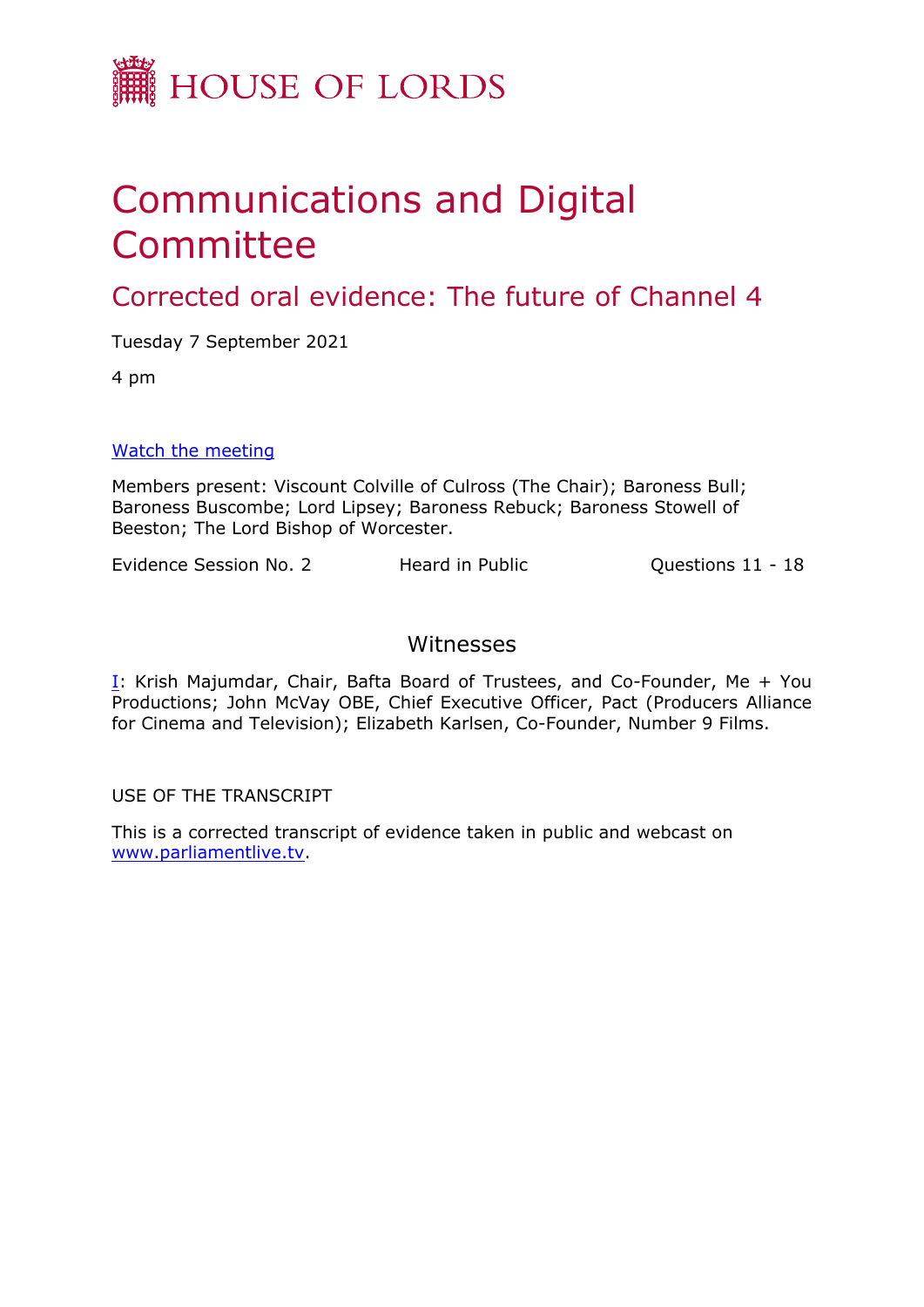## <span id="page-1-0"></span>Examination of witnesses

Krish Majumdar, John McVay OBE and Elizabeth Karlsen.

Q11 **The Chair:** Good afternoon. I welcome you all to the second session this afternoon in the inquiry on the privatisation of Channel 4. I would like to introduce John McVay, who is the chief executive of Pact, which represents Britain's independent production companies. He negotiated the terms of trade agreement between the UK's PSB channels and the content producers. He is also chairman of the UK's digital single markets campaign and he is this country's spokesman on the Creative Coalition campaign. Joining him is Krish Majumdar, head of Bafta, the first person of colour to hold this post. He is also an award-winning producer and director, and founder of the independent production company Me + You Productions. The final member of the panel is Elizabeth Karlsen, who co-founded Number 9 Films in 2002 and two years ago was honoured with the Bafta outstanding contribution to cinema award.

Thank you all very much for coming and we look forward to your evidence very much. To start with, would you like to make some introductory remarks that would help throw out some questions for the later session.

*Krish Majumdar:* Hello. Thank you very much for asking. I run Me + You Productions. It is an independent film and TV production company. We are wholly, solely, owned by ourselves. It is owned by two people of colour. My co-partner is of Chinese heritage and I am of Indian heritage. I am not the head of Bafta; I chair the board of trustees at Bafta.

I want to say that my father came here on a boat in the 1960s. I did not know anyone in the film and TV business. I have got to this position today and I can say it is wholly down to the nurturing, development and support of Channel 4—I can talk about that later—at every step of my career, whether it is development funding or commissions, and it is to make ground-breaking programmes. I will go into that later.

*Elizabeth Karlsen:* Thanks also for asking me to speak today. I feel honoured. Like Krish, I run an independent production company based in the UK with my partner, Stephen Woolley, and we produce largely independent films, a couple of studio films along the way, and moving into television. We have worked very closely with Channel 4, Film4, from the film "The Company of Wolves" that it distributed on the channel, right through to "The Crying Game", "Carol" and, most recently, the Cannes competition title, "Mothering Sunday".

It was an honour to receive the Bafta award for outstanding contribution to British cinema, so it feels very apt to be here. The organisation, as far as I can see, is a visionary organisation, set up in 1982. It seems to be apparent that the rise of independent film, which has reached such meteoric heights on a global scale, coincides with the creation of the organisation.

**The Chair:** Last but not least, John McVay. You are an old hand at this committee.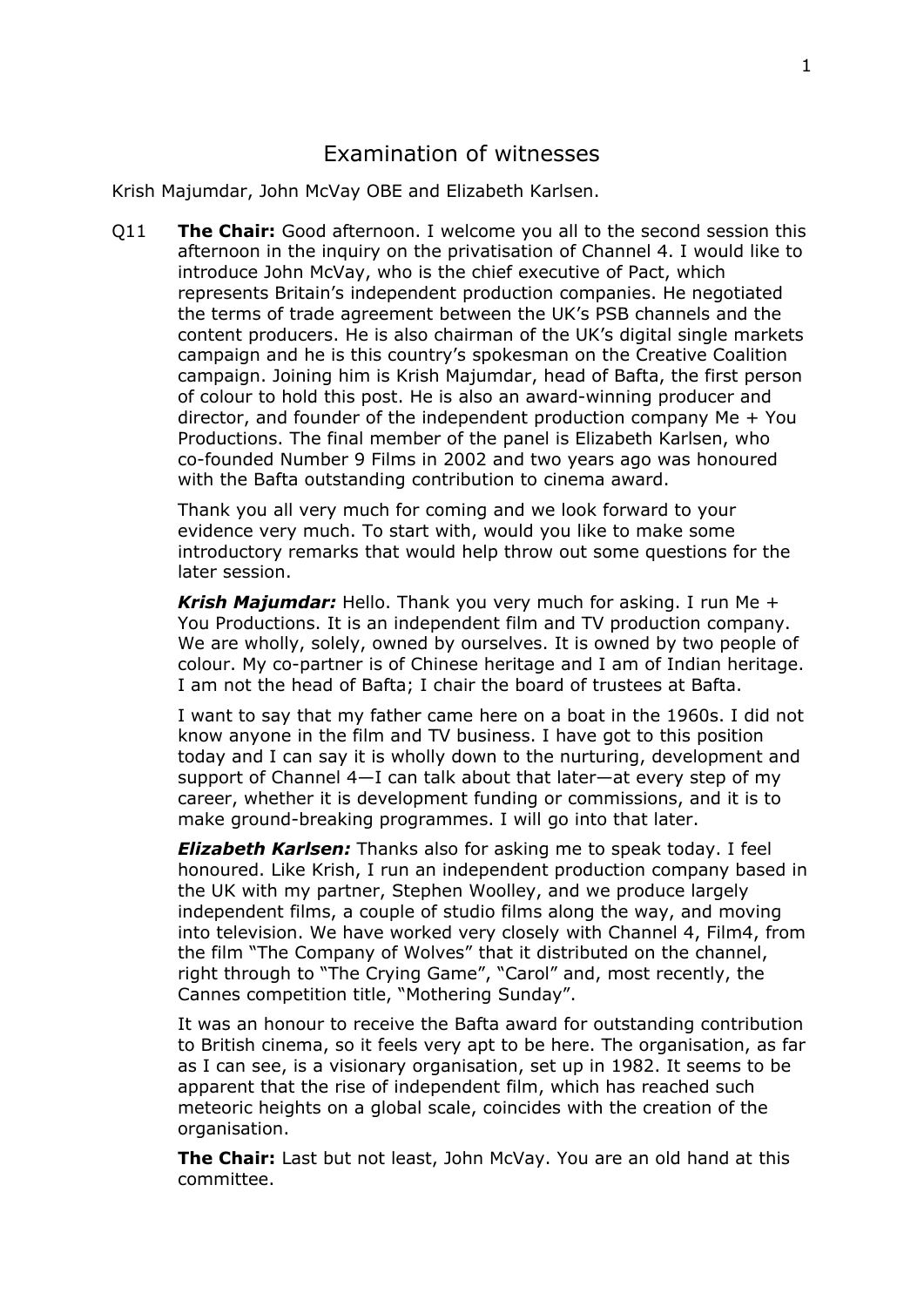*John McVay:* It is very nice to be back. This is the first time I have had a suit on since the lockdown, so it is very nice. Thank you very much for giving me the opportunity. Let us think about Channel 4's purpose. Its purpose was to do a number of things. One was to drive innovation in what was a hermetically sealed, elitist broadcasting sector. When it was created, if you were Krish or me—I am white, working class and Scottish—the concept that you would be working in this industry was very remote.

When Channel 4 came along, it was an intervention deliberately designed, by a Conservative Government, to do a number of things: first, to shake up the incumbents, the BBC and ITV, in terms of production and ad sales; secondly, to bring new people into the industry; thirdly, for the sector I represent, to give a boost to the nascent independent production sector—private sector entrepreneurs and selfmade people, like these two colleagues who are sitting right next to me. For 40 years, imperfectly, maybe sometimes going off-piste, it has done that and it has delivered it.

If I was running the Department for Business, Energy and Industrial Strategy and I wanted to have a model that was going to drive innovation, globalisation and profit maximisation across SMEs, Channel 4 is a brilliant model and it has not directly cost the taxpayer a penny. For 40 years, it has added huge amounts to the creative economy, not just my members selling their businesses, as they can do as entrepreneurs, but writers, actors, directors, freelancers, who have worked on all these productions, and otherwise would not have done, because they may never have got into the industry.

It is a very precious thing that we have created. The UK is unique in the global broadcasting sector because of our public service sector and the fact that we care what appears on our televisions more than anyone else on the planet. It is more than just an entertainment or utility to us. It means something. That goes for ITV, BBC, Channel 5 and Sky. It is something important and it is a very important structure. Channel 4 is right at the heart of that and we mess about with it at our peril.

The thing that shocks me, waving aside the potential ramifications of the Government's plans, is that we have seen no evidence, not one iota, from the Government about why. If you are going to change something, why? I have to negotiate the terms of trade, as Charles rightly pointed out. I have to sit down with the BBC and ITV. They go, "Oh no, it is the end of the world. The market has changed. Can we do a new deal?" and I have to help them.

We are not dumb to the challenges of the modern world, but that is based on Carolyn McCall and Alex Mahon saying to me, "We have a problem. We need to fix it", and we will engage. If the Government have a problem, could we see the evidence so we can properly engage and try to understand why they think they have to sell it?

**The Chair:** To open our questioning, we will start with Baroness Stowell, who has returned to the committee, and we are very pleased to see you back here.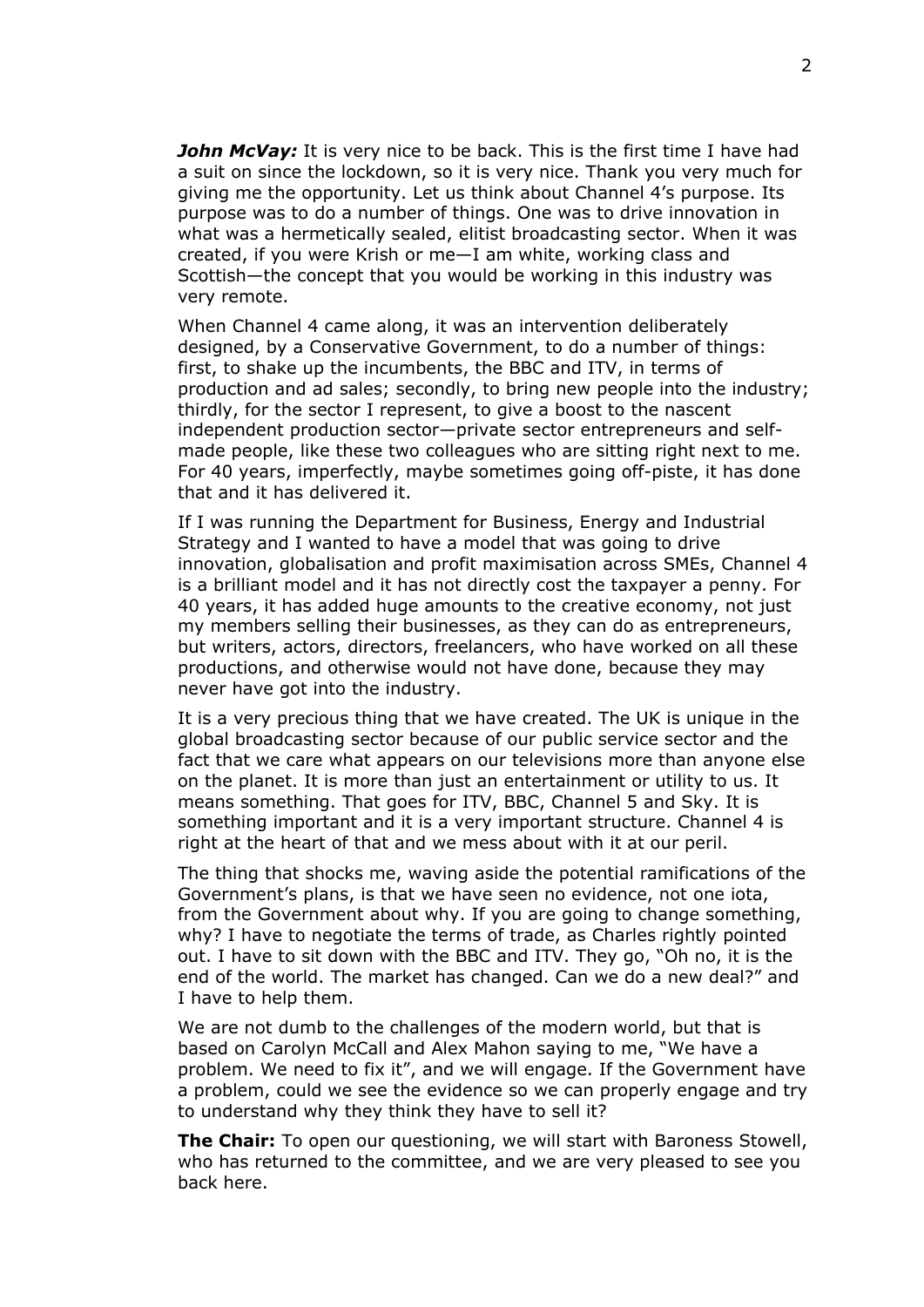Q12 **Baroness Stowell of Beeston:** Thank you very much for being here. I think you will have had in advance some notification of the questions that we wanted to ask. The first covers your views of the way in which Channel 4 is fulfilling its creative objectives or its remit. In a way, asking that question feels almost like me asking you how you think you are doing really, because obviously you are the suppliers to Channel 4's output.

In addition to giving us your views on how well Channel 4 is doing in that respect, I would also be quite interested to hear your views on how it is now describing its purpose in changing the world through entertainment. What does that mean to you and how are you interpreting that in the way in which you are approaching the production of your own material?

**John McVay:** It is very nice to see you back. You put your finger right on the pulse: what are PSB values for Channel 4? PSB values are the creative community that comes up with ideas for Channel 4, because Channel 4 does not have in-house production. Channel 4 goes out and says, "We would really like to do something around disability. We would really like to do something around young people and fake news". Then independents spend their own time, money and effort to come up with ideas to do that.

Channel 4 might put a little bit of money in for development, but you have hundreds of companies innovating around what that public service content is and how that fits in with Channel 4, its audience and its ambitions. It is a wonderful model. When I first started at Pact years ago, I had IBM come to see me about how Channel 4 had contracted out all its R&D costs to the independent sector, because that is what happens. Again, if you lose that, you lose innovation, competition and creativity in the sector.

That really concerns me for the health of our entire public service sector, because Krish started off at Channel 4 but he does not just only work for Channel 4. I know hundreds of indies that started off with a little show at Channel 4 that now work for the BBC, Sky or Netflix. It is that open access and innovation that is really critical. Channel 4 fulfils that remit well, or we are not fulfilling it well, depending on who it is commissioning. The model drives innovation.

*Elizabeth Karlsen:* I would add to what John was saying. While the remit of Film4 contains themes, such as disability, gender, race and regions, I see this organisation following the talent. It is an organisation that can go to the Turner Prize, see Steve McQueen's work, and say, "This is a black British artist who we should hire to make a film called 'Hunger' about Bobby Sands". That is insane. That is an insanely ingenious promotion and support of an artist who has gone on to become not only one of the great British filmmakers but a spokesperson, a cultural envoy and a political spokesperson for diversity, who has had a massive global impact on the entertainment business, making films like "Widows", the arts business and the politics of race.

There are Andrea Arnold and Lynne Ramsay, who went to Glasgow College of Art. Andrea Arnold was a child television star. Someone saw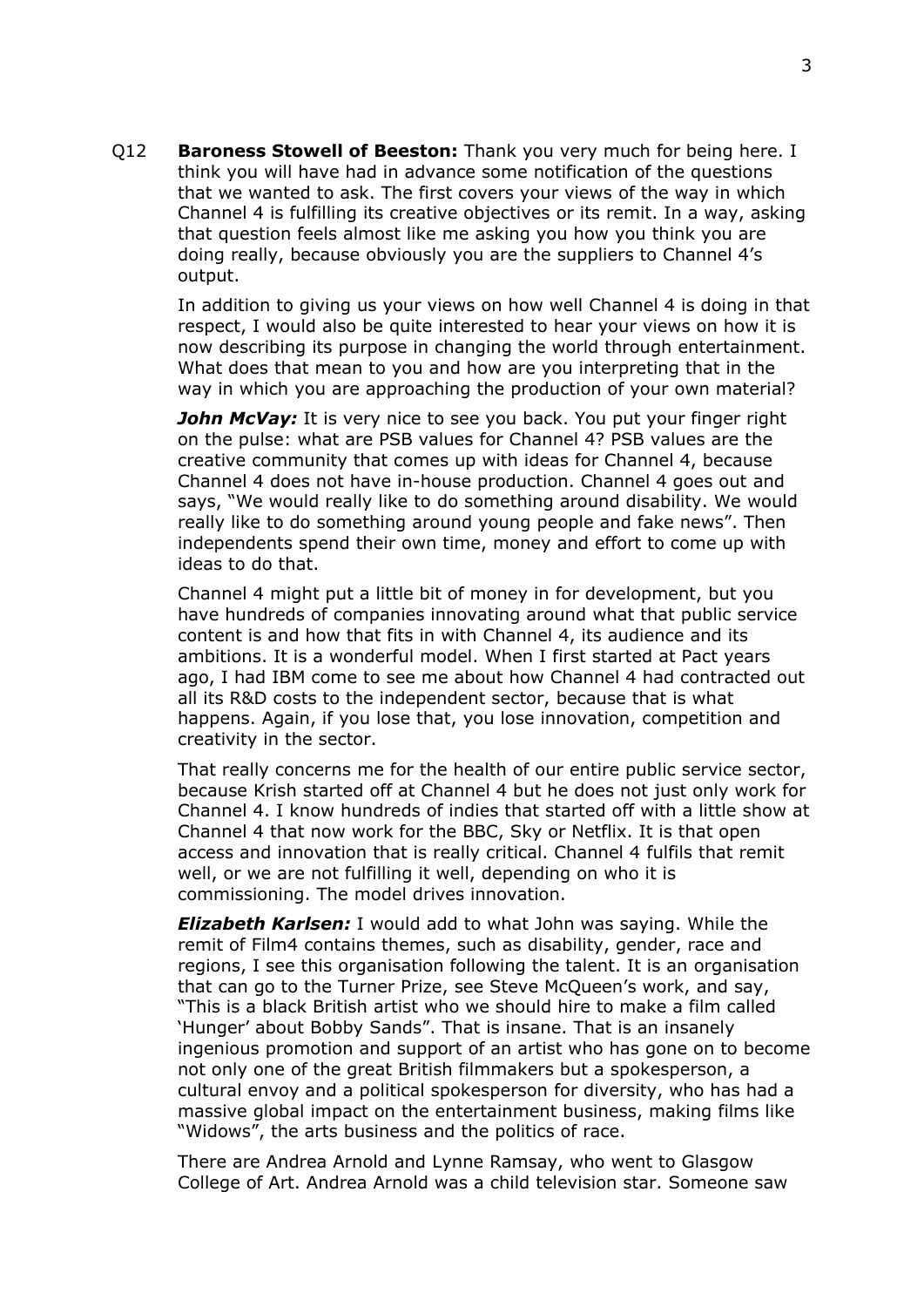those women and their very small pieces of work, and identified them as voices that should be supported and platformed. They follow the talent. Increasingly, with AI, in a business and an industry that unfortunately, or fortunately, has to manage to find the sweet spot between the creative and the financial imperative, which is a very difficult thing to do, it is not a comfortable space for anyone to be in.

You constantly see examples where individuals will try to reduce it to a science and apply a Venn diagram or an algorithm in the way those films are promoted, and it will constantly defy that. "Slumdog Millionaire" is a classic case. Cameron had said, "We should ask the public what kinds of films they want to see". I guarantee you that if you had gone out and asked the woman in the street, "Would you see a film that was an adaptation of a book called *Q & A* that was 95% in Hindi with no stars at all?", no one in the street would have said, "We will make that film".

Film4 read the book, saw an opportunity, backed the screenwriter, backed the director and made a film that was globally successful. That does not really happen now, because people are creating algorithms and they are trying to make content choices through an algorithm, not following the individual creative entrepreneur. That is a big difference and something that we need to decide, because an algorithm cannot bring out creativity.

The other thing that is crucial to Film4, and I have experienced this with the streamers, is that you are allowed to retain your IP. When you work with a corporate streamer, largely American corporate models, obviously the American corporate model is for global domination. You need to own everything and if you own all the IP you have everything. So that little film that John Waters made called "Hairspray", for \$500,000, went on to become a Broadway musical, and that went on to become a film of the Broadway musical. That happens here too, but all that money goes to a corporation. In the Film4 model, the producer retains the IP. I think Film4 has a small percentage. That is crucial to longevity of the independent sector. Without that, you are just on a salary to a corporation. Those two areas are vital and original to the channel.

**Baroness Stowell of Beeston:** Krish, in responding to the question, could you focus a bit more on what you think about the way Channel 4 is actually fulfilling its remit?

*Krish Majumdar:* It is fulfilling its remit really well, actually. Could you just repeat the question?

**Baroness Stowell of Beeston:** It has its remit as set out in the Act, but it is now interpreting that remit in how it defines its purpose, as being to change the world through entertainment. If we pick up the point that David Elstein was making in the last session, that the remit itself in 2003 became vaguer than it was in the past, the way in which it is defining its purpose now is yet more vague.

*Krish Majumdar:* It is utterly contemporary and it is responding to the audiences. Diversity is often a thing that is box ticking or in the corner. With shows such as "The Great British Bake Off", "The Undateables" and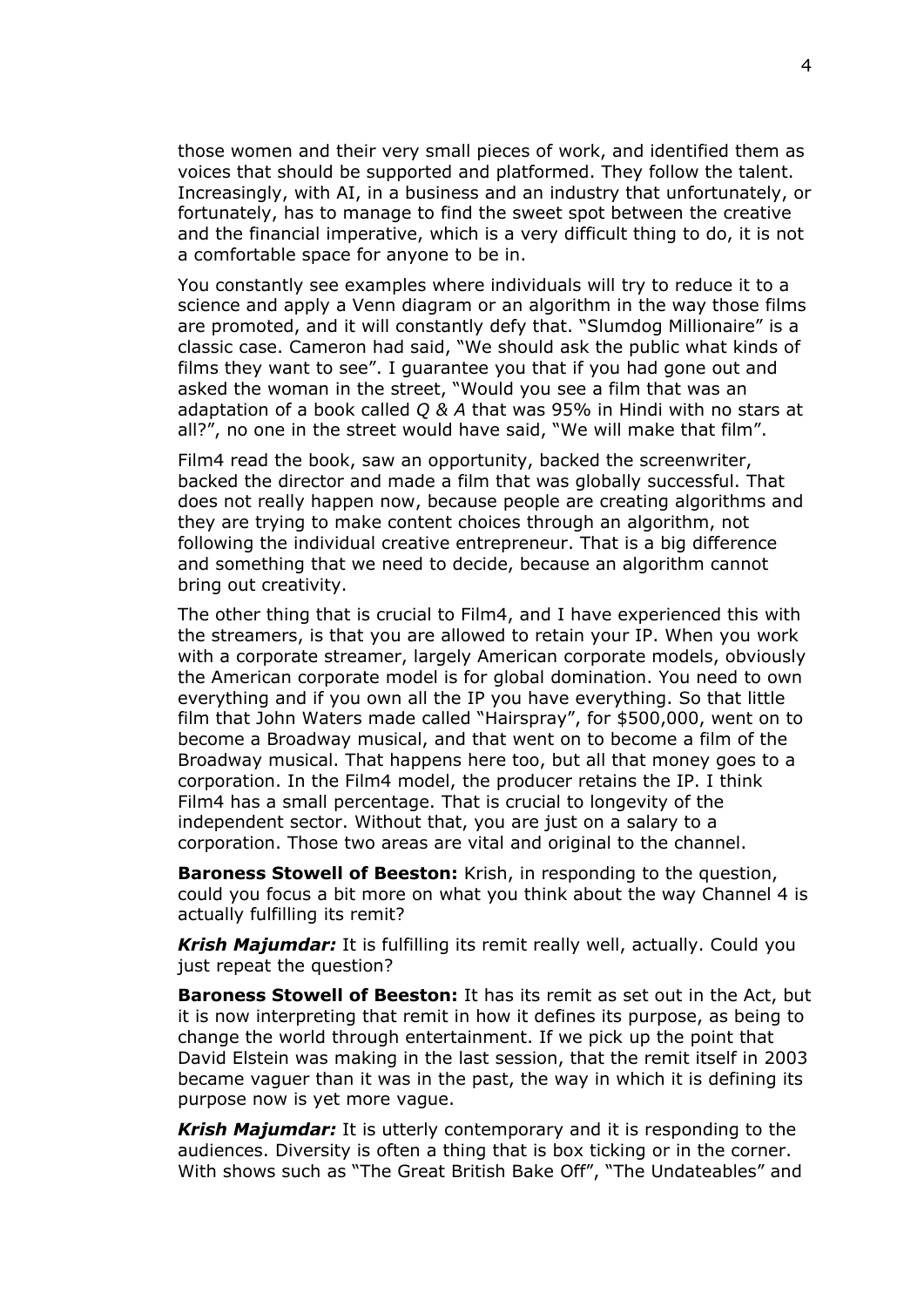"Gogglebox", Channel 4 is trying to put diversity in the mainstream, which is where it should be. If you look at society today, it is really diverse. It is surprising how far behind television has been, because television and film have largely been run by white men from a certain class, so it does not reflect society. Channel 4 is trying to put diversity into the mainstream.

Disability is the most invisible of all underrepresented groups. If you have not seen Jack Thorne's brilliant MacTaggart Lecture at the Edinburgh TV Festival, please watch it on YouTube. If you look at the diversity, when the Paralympics were on in 2012 in London, no commercial broadcaster bid for the Games, and it was the home games. Channel 4 did it and it did this trail called "Meet the Superhumans". It put this Public Enemy track on it and it made disability cool. It made you excited about watching disabled athletes—that they were superhuman. It was so brilliant how it changed the perception of disability, of an underrepresented group, and brought it into the mainstream.

Also, there was a show called "The Last Leg", which is an entertainment show that was meant to be on in 2012 just for the Paralympic Games. It is still going strong today, 23 series later, with 270 episodes. It has become a mainstream entertainment programme.

What Channel 4 does brilliantly, better than any other UK broadcaster, is take risks. Through that distinctiveness, it brings diversity, through its purpose, into the mainstream and has a cultural and societal impact. No other broadcaster would have commissioned many of the programmes I have made and they have gone on to be nominated for awards or won awards. That is because Channel 4 took a risk. I run a very small, independent production company; I am not a big company. They believed in us and in that authorship. By taking that risk, you get ground-breaking shows, such as "It's a Sin". Russell T Davies hawked that around every broadcaster, sometimes twice, over many years. It is one of the most significant pieces of drama in the last 40 years and it is no coincidence that that was Channel 4.

*John McVay:* Can I add a little bit to David's evidence earlier? All broadcasters had their remits relaxed in the Communications Act 2003, not just Channel 4. That was one of the purposes of the Act.

Q13 **Baroness Bull:** You have spoken so passionately about specific programmes. Would either of you say that those particular programmes would qualify as having educational value and/or educational content? We have heard allegations of a reduction, but we have heard the way you have spoken about those programmes. I do not want to lead the witness here, so perhaps I will stop there.

*Elizabeth Karlsen:* "It's a Sin" is very interesting. When I finished university, I went to New York to work and there was a filmmaker called Bill Sherwood, who made a film called "Parting Glances". It was the first film that showed a same-sex couple in a relationship on the Upper West Side and went on to be a huge hit; it was Steve Buscemi's first movie. Bill Sherwood sadly died of AIDS, and AIDS was something that I grew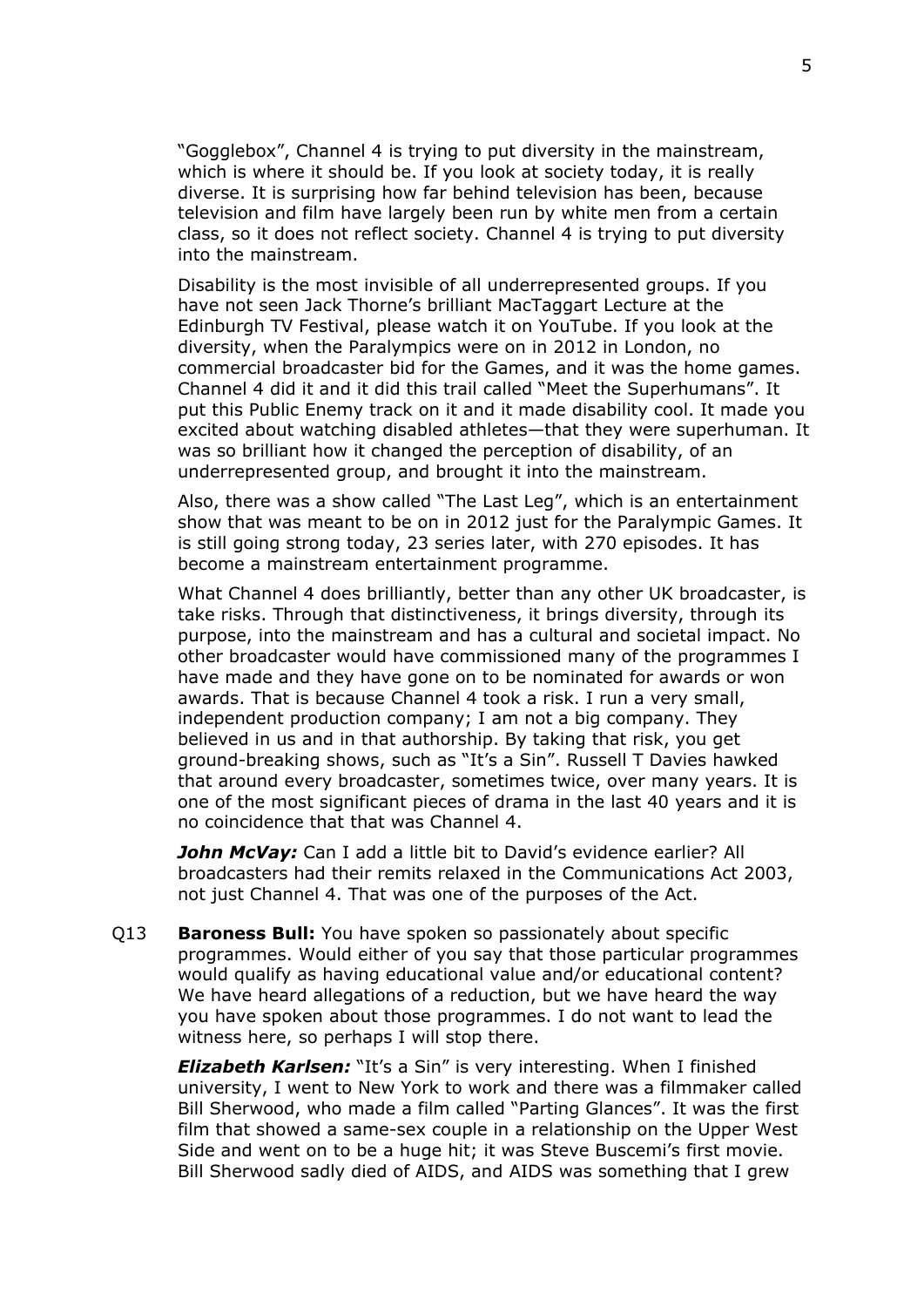up with and lost many close friends to. It was a painful time. It is interesting now that that piece of history is being told again through books such as Sarah Schulman's *Let the Record Show* and "It's a Sin".

My three daughters, who are in their 20s, watched "It's a Sin", and it was only then, when they talked about it, that I realised the extent to which that point in history, partly through pain, partly through politics, had completely been silenced—I am not saying consciously—and brushed under the carpet. They did not know about Clause 28. They did not know about the lack of access to antiretroviral drugs. They did not know about the bigotry. I was amazed by the young demographic that programme hit, because it is the 1980s. That is 40 years ago now. It is a period programme, but the young could not get enough of it.

It offered them an education about AIDS and policies on healthcare, which they then related to Covid, and about the importance of social healthcare. It was fascinating to me, the way they found that show to be entertaining, because Russell T Davies is brilliant at hitting the drama marks. He is a wizard at understanding how to create cliff-hangers at the end of each episode, but it was so relevant to them beyond just pure, bald-faced entertainment. It is a really valid question and I was blown away by that.

We found that when we made "The Crying Game", the first time it was screened. I know there is revisited reframing about how transgender is represented, but at the time—that film was almost 30 years ago—it was so radical. You did not show transgender and we cast someone who was trans. The number of parents who came up and said, "Thank you for showing that", and the impact that that film had, was really extraordinary. It was Film4. We had people who threw the script across the table at us. Studio executives said, "This is immoral. This shouldn't be made". Film4 said, "Yes, we want to make it".

*Krish Majumdar:* The genius of Channel 4 is how it speaks to the public, and particularly young audiences, in a way they understand. Sometimes, you might think that it is entertainment, but actually you are learning something. If you look at all the figures, they are the PSB that is reaching the 16 to 34 year-olds far more than all the other PSBs. That is why they are so good. Yes, they might have some staff who are doing all the social media up in Leeds, but that is for a reason. They are reaching an audience. They are having an impact and that is why they have been successful.

Q14 **The Chair:** We just heard from David Elstein about the very weak public service broadcast remit. John said that was deliberately the case in 2003. However, he said that, by having a new owner for Channel 4, there would be a chance to harden that remit, to make sure we have more religion, arts and direct adult education programmes. Do you think that is necessary? How do you respond?

*John McVay:* I am in a quandary about this, because I have heard this from other commentators, along with David, who have an interest in this debate. Parliament decided to lighten the regulatory load on our public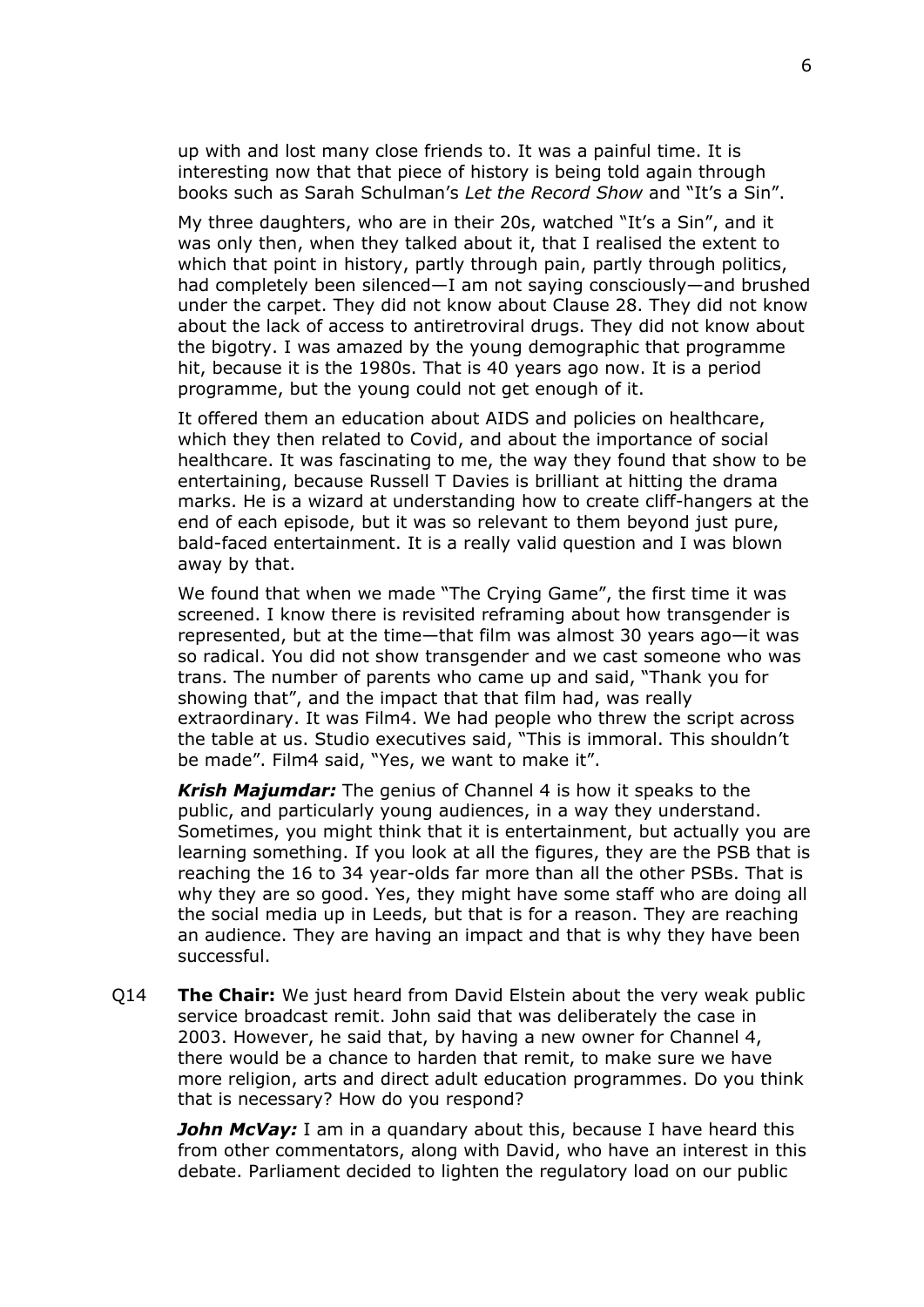service broadcasters to allow them to innovate and compete. That has never been more true than now, when we have more channels and more streamers in our domestic market. The BBC is a broadcaster that often complains about its regulatory burden, but it gets a lot of money.

If Channel 4 is directed properly by its audiences and by regulators, it will do more. No one said, "You must do disability programming". No one said, "You must do the Paralympics". It decided that fulfilled its remit, which is why it did it. For the new owner of Channel 4, how would you legislate or regulate where the new owner had specific programming requirements but every other broadcaster did not? That seems to me to be a bit of a quandary, given that we have been moving to a much more ex post regime under Ofcom, where, if you do not do something, it has significant powers. In fact, it can even take your licence away.

Reimposing a pre-Ofcom, old ITC X hours per week of religion, or Y hours of such and such, does not seem to me to be consistent or, probably, doable. Whoever bought it would immediately start lobbying Parliament and you to lighten the load and get rid of the regulatory burden.

*Krish Majumdar:* This is 2021. I do not know what year David Elstein thinks we are in, but TV in the modern world does not work like that. It is more than fulfilling its public service remit. I just made a show called "I am" by Dominic Savage over the summer. If you have not seen it, it is on All 4, the UK's biggest free streaming service, so you all have access to it. It was an incredibly risky production that no other broadcaster would commission. Jay Hunt and Ralph Lee commissioned the first series with Samantha Morton, Vicky McClure and Gemma Chan. We were taking really hard-hitting subjects; Samantha Morton's film was about austerity and being forced into sex work.

The genius of it, and the reason why its remit is so public service, is that we were doing a really tough subject like that. Suranne Jones did "I am Victoria", which was on this summer and it was dealing with mental health. We were taking one of the country's biggest stars, Vicky McClure, looking at really tough subjects such as coercive relationships, but putting it through the medium of drama or entertainment. The engagement with the audience was unbelievable. On Facebook, one of the clips of Vicky McClure was about coercive relationships. It has 17 million views and I was just reading thousands and thousands of comments of men and women saying, "I feel like that". Suranne Jones has sparked a national debate about mental health.

It was an incredibly risky commission because the script is semi-improvised, so other commissioners were like, "Where's the script? What, we'll have to trust you to make this?" Channel 4 took that risk. We got a Bafta nomination, it is getting great viewing figures and it is critically acclaimed. That is public service broadcasting at its best and it was a risk. Again, it is the mixture of really hard-hitting, educational topics or subjects, but putting the talent with it. That is what Channel 4 is good at and that is what works in this day and age.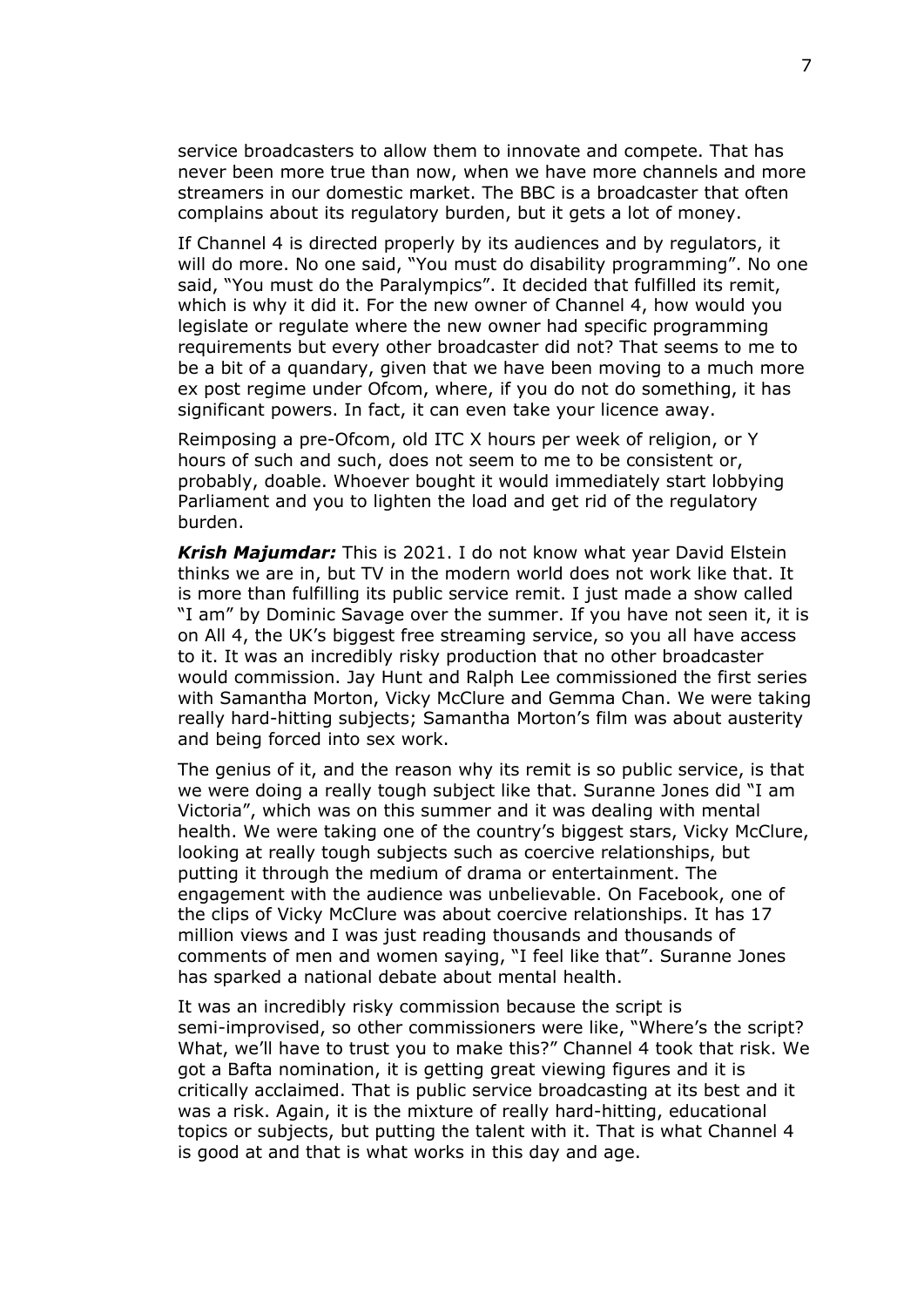*Elizabeth Karlsen:* Krish and John have articulated it very well. From my own experience, dealing with the people at the channel and watching the work produced by the independent companies, it seems to me that the remit is being very well served. I just cannot see what element of it is broken on a creative, public service or financial level. It just seems like such a gem. The way that it conducted itself during Covid and how it came out of that, both creatively and financially, felt exemplary for an organisation that proved itself to be nimble footed, innovative and creative.

The way that it has grown 4oD, as you have said, is amazing. Outside of Ted Sarandos, it is incredible that you have that 4oD on your phone. It pops up and you can watch all these absolutely brilliant programmes, from "It's a Sin", to "Feel Good", the Mae Martin show, to films. It is extraordinary. I cannot imagine who would not want to keep this jewel that we have, owned by the public but not funded by the taxpayer. It does not get better than that, really.

*Krish Majumdar:* Also, I am deeply concerned about "Channel 4 News". I started off in broadcasting. I was an ITN news trainee, so I trained at "Channel 4 News". Jon Snow was a mentor of mine. Think about the number of Royal Television Society, Bafta and international Emmy awards—so many awards for their home news stories, extensive foreign coverage, experienced presenters, editors, correspondents and reporters. I think of some of the stories they have covered in such a brilliant way at a time when we absolutely need independent news, when there is so much fake news around.

Look at the way they did the Black Lives Matter movements, the UK and US elections, Sri Lanka's killing fields, the "Inside Aleppo" series, the London and Paris attacks, as well as world-beating exclusive investigations into Cambridge Analytica, the Trump Administration's attempts to deter democracy, ExxonMobil and Ghislaine Maxwell revelations. We need independent news more than ever. I would worry what would happen to that if we privatised Channel 4. The relationship with ITN has been going on for 40 years and it is working.

Q15 **Baroness Rebuck:** Thank you for all the passion I am hearing. I am definitely going to watch "I Am". I published *Q & A* and at the time I was blown away with the transformation from what was a very good book with a terrible title into "Slumdog Millionaire". It was most impressive.

My question is about Channel 4's support for the creative industries generally, and obviously independent production companies; its impact on skills, which you have touched on just now, Krish; and nations and regions. If I can start off with the independent sector, Channel 4 allowed the independent sector to happen. I am interested, having heard evidence earlier on, in how it might be affected by privatisation or a merger, given that certain quotas would still be in place. Krish, as you said yourself, and I will come to you in a second, you might start off having been commissioned by Channel 4, but, ultimately, you produce great programming for all manner of different broadcasters. John, starting with you, what is the risk?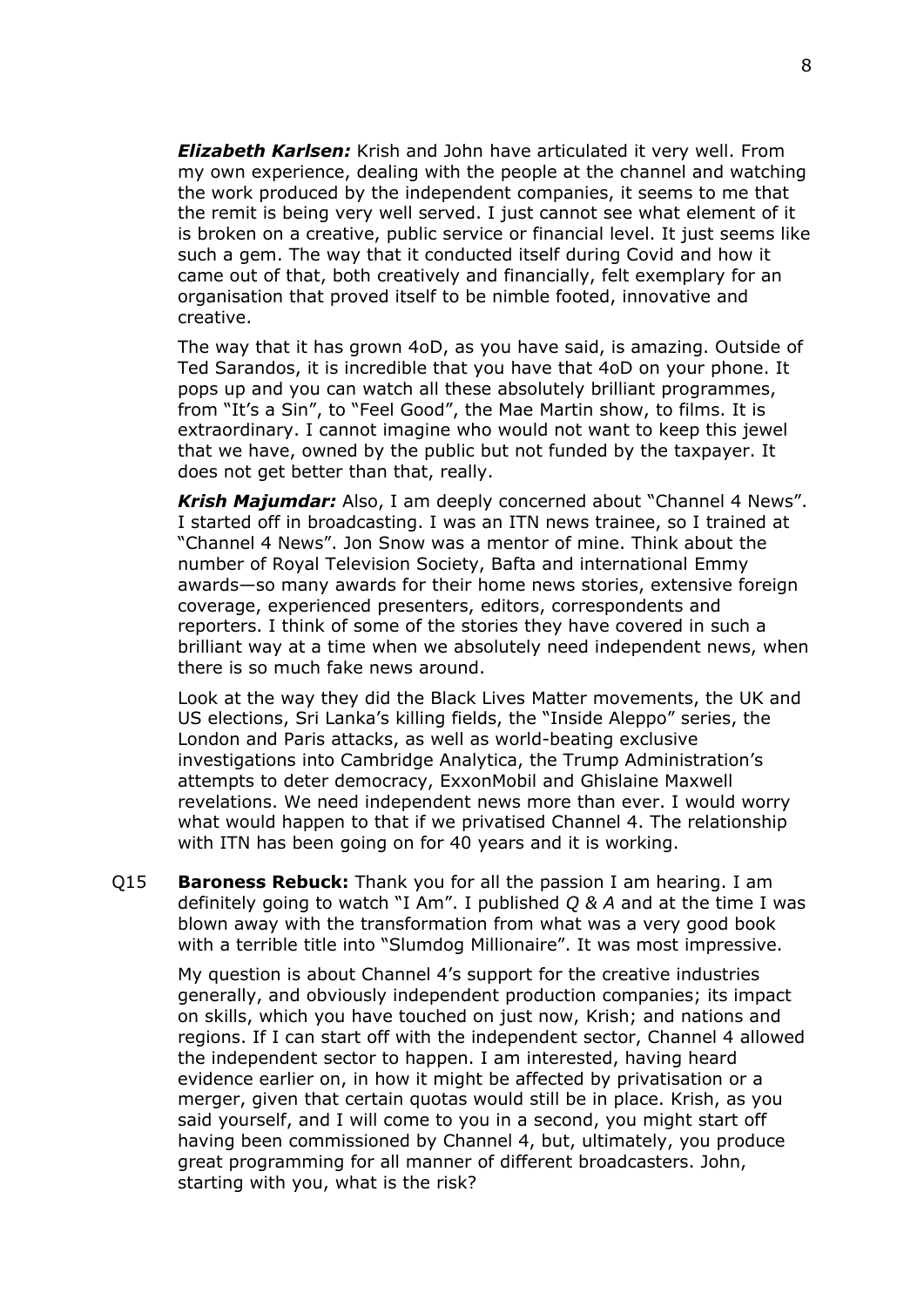*John McVay:* As I said earlier, it was a genius construct. Channel 4 is the most optimum broadcaster for independent producers in the world. It is a publisher-broadcaster. It does not have in-house production. It means, if I am a new producer, that Krish, on day one, trucks up to Horseferry Road and pitches an idea. He never has to worry that it is going to be stolen off him and given to in-house production, because that happens. Channel 4 is always attractive to new ideas because they are safe. People could lose their job if that happened. A commissioning editor would get sacked for doing something like that at Channel 4.

Channel 4, as Lord Burns alluded to in your earlier evidence, spends all its money on producers. Some of them are independent. David Elstein is right about that. Some of them are not, but they do not qualify as independent producers. The law is very clear on that.

Currently, we have an optimum market of 100%. The Government's plans, and indeed David's own contribution, were somehow that we should reduce that from 100%. We have modelled this. We have been doing some work and will be publishing some research, which we will share with the committee and, indeed, with the Government, looking at the impact of Channel 4 becoming a producer-broadcaster. We modelled it through the secondary impacts in the market, so Krish does not get his first job at Channel 4. He does not get a job. He does not become a producer. We modelled those long-term impacts.

Over 10 years, on indicative numbers, and we are still drilling into some of the detail, we think that costs the independent sector £3.7 billion. That is a material loss to private companies and it is a direct transfer of value from hundreds of small SMEs and creative entrepreneurs to private shareholders, and they may be American. David Elstein pointed out that some of my members are owned by Americans; they are. Well, the Government may be conceiving the same thing. We would be transferring all that value. In year one, it looks like £80 million to £100 million would be transferred straight out of the independent sector. That is a small company in Belfast, Glasgow, Bristol or Cardiff not being commissioned, because whoever buys it will have to free up slots in order to give time to their own in-house production.

ITV is subject to a minimum 25% quota. Bear in mind that the quota is a minimum, not a maximum, and it just scrapes over the line, because it super-serves—it is a commercial decision—its own in-house production. If you are going to privatise Channel 4 and allow it, which is the most impactful thing for my members, to produce its own programming, it is a transfer of value. There is no getting away from that. That is companies that will not succeed and businesses that will not invest in skills and R&D.

We have just done further research, which we will share, and it is published today. That shows that, because of the pandemic, the independent sector lost £500 million last year due to the drop in commissioning, as broadcasters stopped commissioning. We have also surveyed all my small members, which did not avail themselves of CBILS loans or government-backed loans and guarantees, because they do not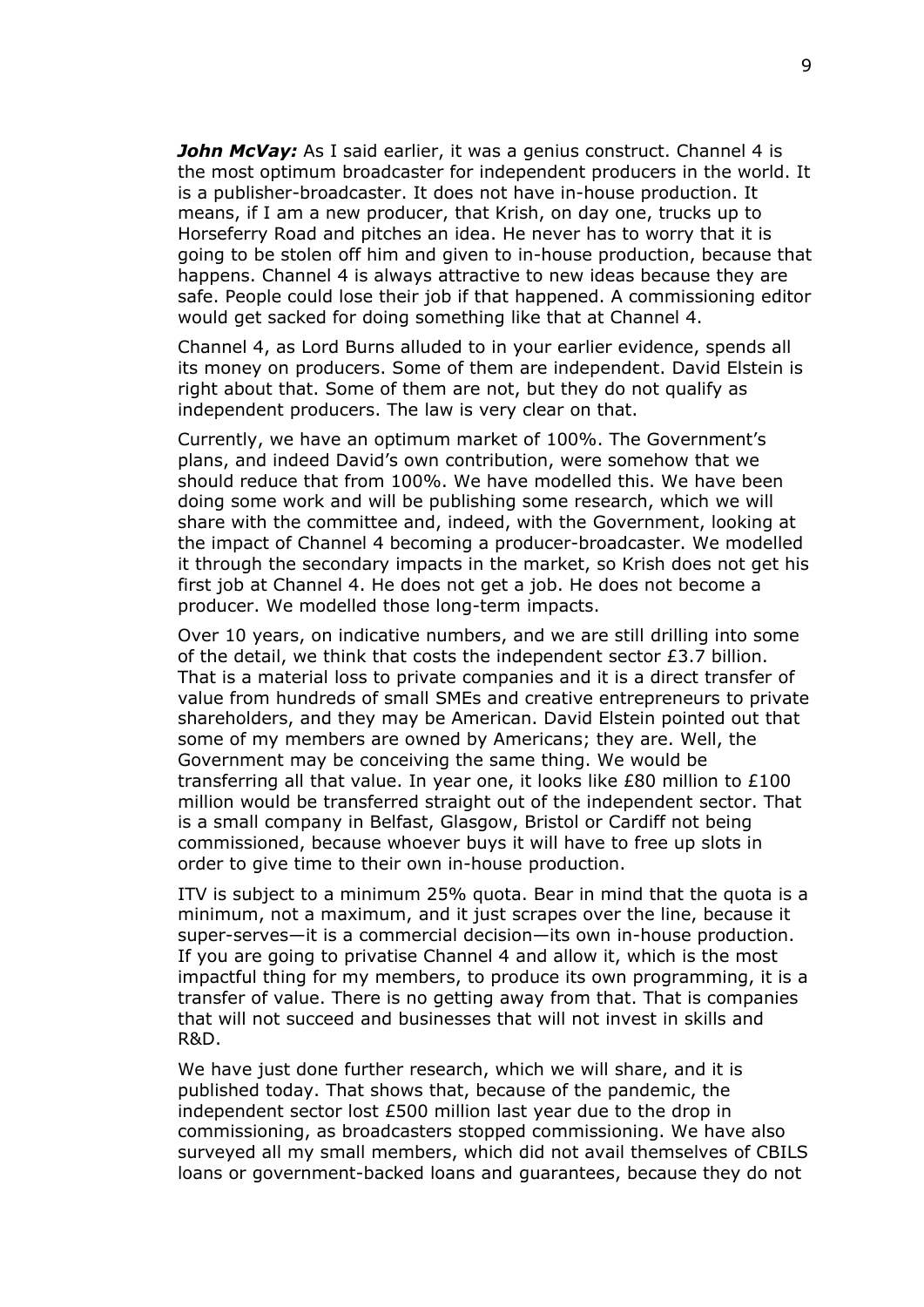like going into debt, as small businesses. They have burnt through their working capital. The two areas where they will be challenged, in terms of investment, are in skills and R&D. It is the R&D: it is that idea of optioning *Q & A* or something else that builds your business in the creative economy.

We do not see any upside from the privatisation of Channel 4 and particularly the impact of it moving into being able to produce, own and control its own programming. That is a straight transfer of value. We think that is really detrimental to British businesses because of the terms of trade on who can own and control IP and take their chances in the market, build their businesses and, indeed, for many of my members, become globally successful. That will be forgone. We will not get that back, because the only way you might say you will get it back is by putting additional burdens on the BBC. The BBC, by the end of the charter, is a publisher-broadcaster. It does not have in-house production any more, so this is a net loss to the creative economy.

**Baroness Rebuck:** I see that. Krish, you talked about when you set your independent production company up. I was reading the other day, as I mentioned earlier, about David Olusoga talking about when he set his company up. He actually said that he would not have set it up had Channel 4 not existed, because psychologically he felt that it might respond to the kinds of ideas that he would want to develop. To what extent do you support that, and what we have heard from John, from your own experience?

*Krish Majumdar:* It is every step of the way. I was a trainee at the BBC and staff at the BBC. When I left the BBC, the head of documentaries at Channel 4 said, "Come and make some films, some documentaries, for Channel 4". He commissioned a film called "Who You Callin' an N-Word?" It got my first Bafta nomination and it was looking at inter-ethnic racism, a really tough subject, incredibly tough, risky and daring, and uncovering a phenomenon in the UK that was not on TV. They believed in me as a filmmaker.

After a few more documentaries, the head of factual entertainment said, "I really like what you have done on the last documentary. Can you create something else that is funny? You're good with comedy". I mixed and fused comedy and documentary and co-created a show called "An Idiot Abroad". Channel 4 did not make that. We took it to Sky in the end, but Channel 4 fully funded and seeded the development, believed in me and my creativity. That show went on to sell in 210 territories. It was a global hit. It was a genre-defining show and really influenced the travelogues that you see today on television. That was from that Channel 4 investment in me and my ideas.

Off the back of "An Idiot Abroad", I managed to set up a production company because I had a stake in the IP, which we would not have if it was privately owned. I had a stake in the IP and set up the company. Ever since, Channel 4 has supported development at times when we needed it. I have no backers for my company. Lots of people and distributors want to buy into it and support it, but we retained our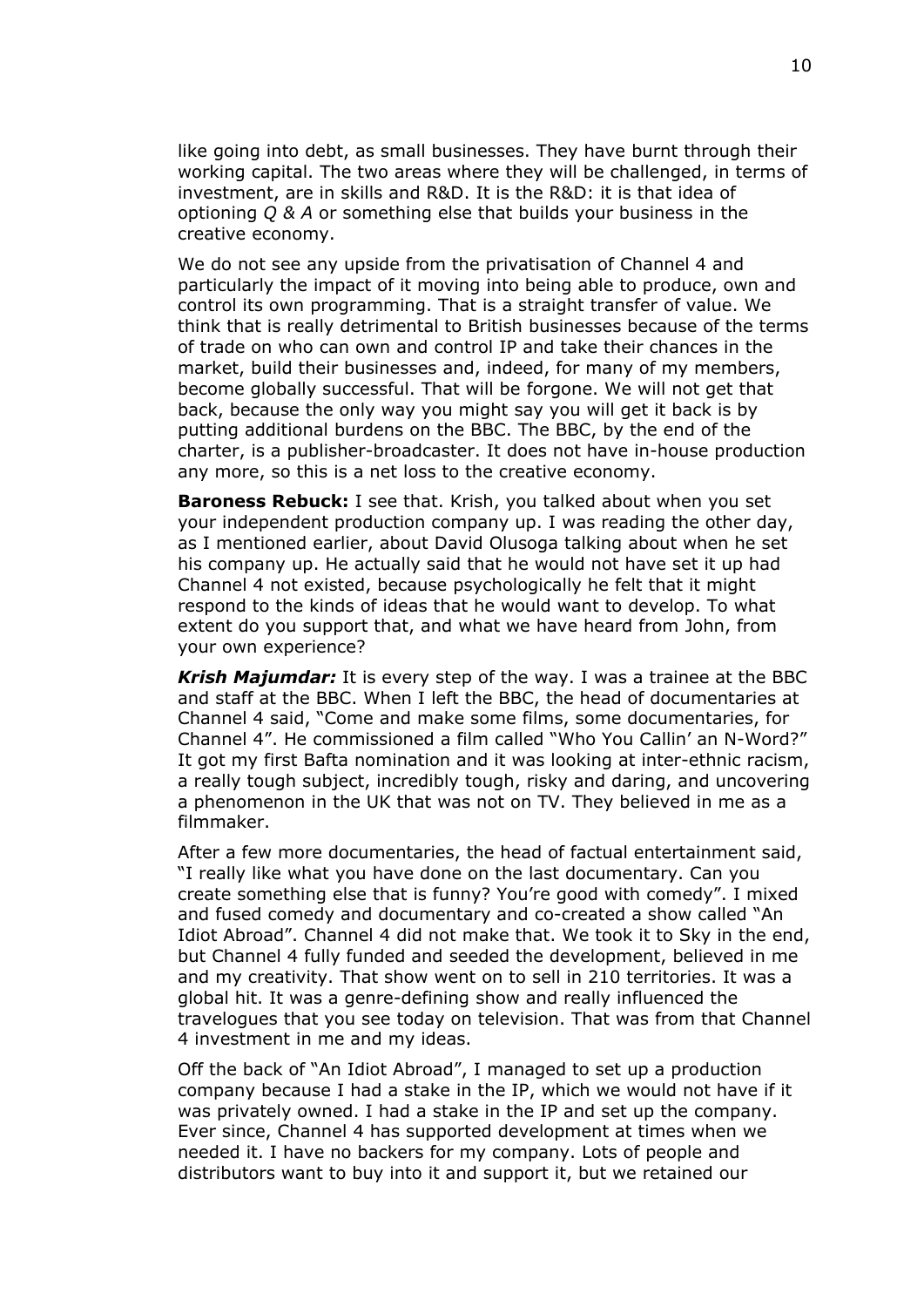independence. That is really important, because we can decide the shows that we want to do, the things that are important to us and what we want to say about this country, sell our shows internationally, and benefit from that and the IP of that. That is what is important.

There is also the value Channel 4 has to training. It invests money in training the indie sector and people within it. It has the Alpha Fund, which looked at minority-led companies and gave them money to do research and development. That money was easier to access than at any other broadcaster. It really helped and supported so many companies led by people from underrepresented groups.

**Baroness Rebuck:** Liz, when it comes to your area, the film industry, Film4 has been very successful. It has developed over time. If Channel 4 were to be privatised, would you see that disappearing? An argument could be, "No, it is successful. It would remain". What is the impact in your neck of the woods?

*Elizabeth Karlsen:* One thing that is crucial to it is IP. A privatised company would want to retain the IP. It would not want the producers to retain that IP and that is obviously invaluable. I see it as invaluable because that production company becomes self-sustaining, hires more people, trains more people. It feeds the machine and, in feeding the machine, builds the economic and cultural landscape of independent filmmaking in the UK. That is crucial.

It is also about individual risk taking. They will follow the talent. As I said before with Steve McQueen, they identify people they want to support. In my experience, private companies do not work in the same way.

There is a real risk that it would disappear. Obviously it is just speculation of what a private company would make. The fact is that, at this very moment in time, Film4 has made and is making cutting edge, highly creative, highly innovative films that are travelling globally and winning awards. It is 37 Oscars or something, and 87 Baftas. It is a phenomenal number and definitely punches above its weight.

There is a risk at the moment, which Tim Bevan identified in a comment that he made to Screen Daily. The industry is overheated at the moment, although it is probably a temperature that is here to stay, because there is such a demand for content. We made two films this year, both of which were backed by Film4, one called "Mothering Sunday", which showed in Cannes to fantastic reviews and comes out in the autumn, and another called "Living", which was scripted by Ishiguro. It is a reworking of the Kurosawa film, starring Bill Nighy.

It was very challenging when we made "Living", because there are not enough people or facilities to service the demand for production at the moment. It is just too high. We ended up on the film with no first assistant director and no key grip. I know you are not familiar with those positions, but it is not a tenable situation to be in. The private companies are basically taking the cranes, caravans and crew, and block booking across six months. That is owning entirely the means of production as well as the IP.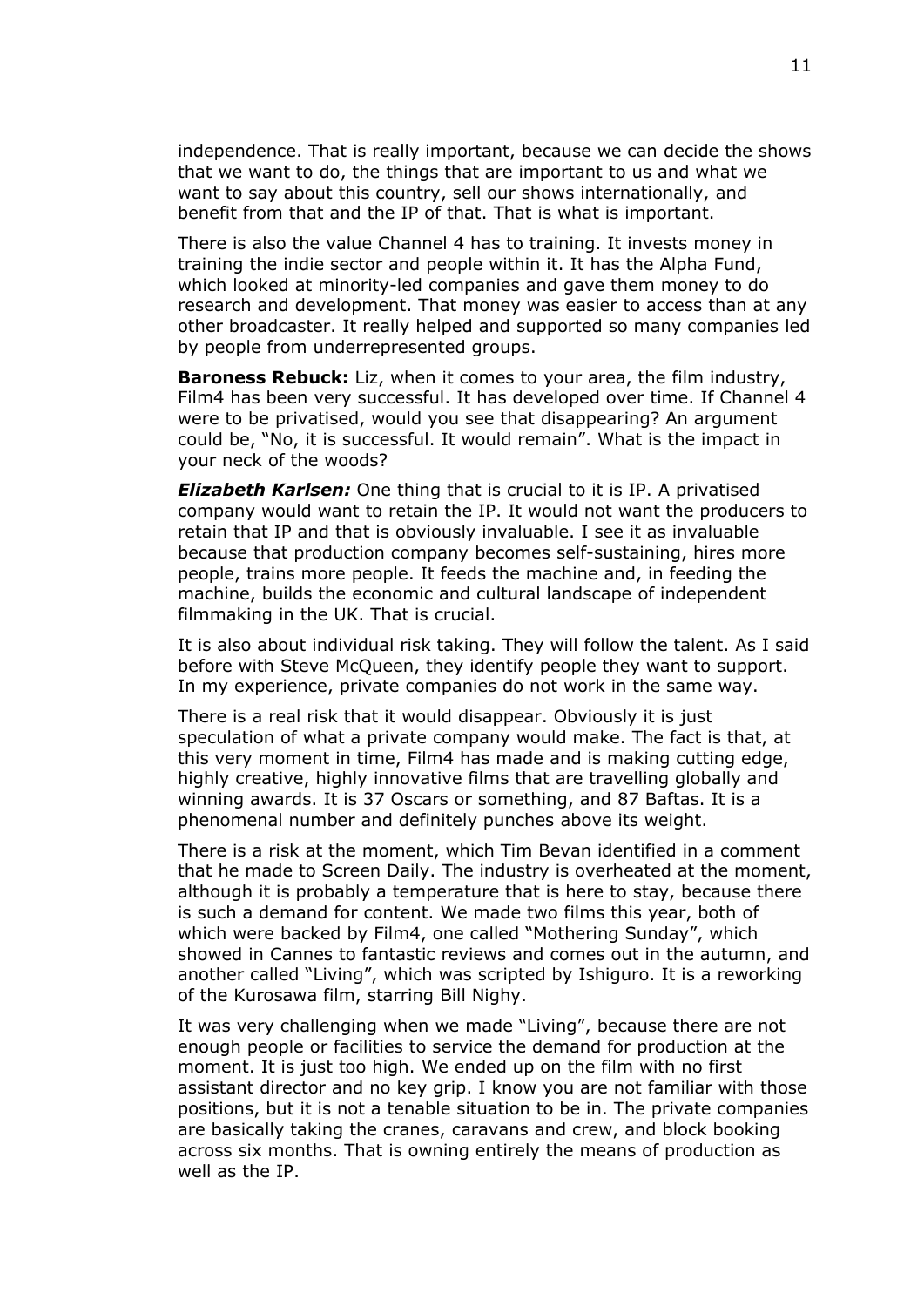That will kill the independent industry. You cannot compete. When you kill the independent industry, you kill the independent voices. That is what happens. There is a real risk: "Be careful what you wish for". Michaela Coel spoke so coherently about why she did not take "I May Destroy You", which I know is a BBC programme, to Netflix. With Film4 and the channel, we now have a real opportunity to say to creators, "We do not want to own your creative ideas in perpetuity in all territories known throughout the universe and womankind from here on. We want you to own them and we want to support that, because it will build the industry here".

There is a real opportunity to become an even bigger stable that attracts that talent for precisely that reason that John has articulated, in terms of figures and modelling. Mine is just a first-hand experience of the way we have found deal-making and creative support with private companies versus Film4. Now is really important for what happens in the future, because it will disappear like that. You see the change that has happened. Luckily, the channel has stayed ahead of it with the success of 4oD and younger audiences, but we need to be careful about what happens.

Q16 **The Lord Bishop of Worcester:** Thank you very much indeed for being with us this afternoon and for everything you have said. I will apologise in advance that, having asked this question and then heard your answers, I am going to have to disappear.

Let me begin by saying a big thank you for all that you do for the creative industries, the arts and all that you talked about. I am a great fan of Channel 4. I love "I Am". It is great. Thank you. I keep discovering gems on Channel 4. I have just watched "Glue". How I have missed it since 2014 I cannot imagine. It is wonderful drama.

I am a great fan but, frankly, having heard everything you have said, you would think there was absolutely nothing wrong with Channel 4 at all and that it was beyond reproach. I am sure you do not think that. We have referred to David Elstein's contribution this afternoon. There is the charge that it has become bloated in terms of the management, while commissioning has decreased. There is the charge that only a small percentage of the commissions go to small companies, the majority to larger companies. There is the fact that it just does not do all that it ought to be doing for European commissioning. There are all sorts of things.

What I would like to tease out with you is something about those criticisms, but I suppose the main thrust of my question is about benefits and risks. I love your phrase "the sweet spot between the creative and the financial". It seems to me that many of the things that you have identified as being really precious about Channel 4 could operate in the private sector. I do not see per se that it being in the private sector would mean that those would be negated.

For example, on IP, Channel 4 has made a profit while not owning IP, so presumably a private company could make a profit while not owning IP.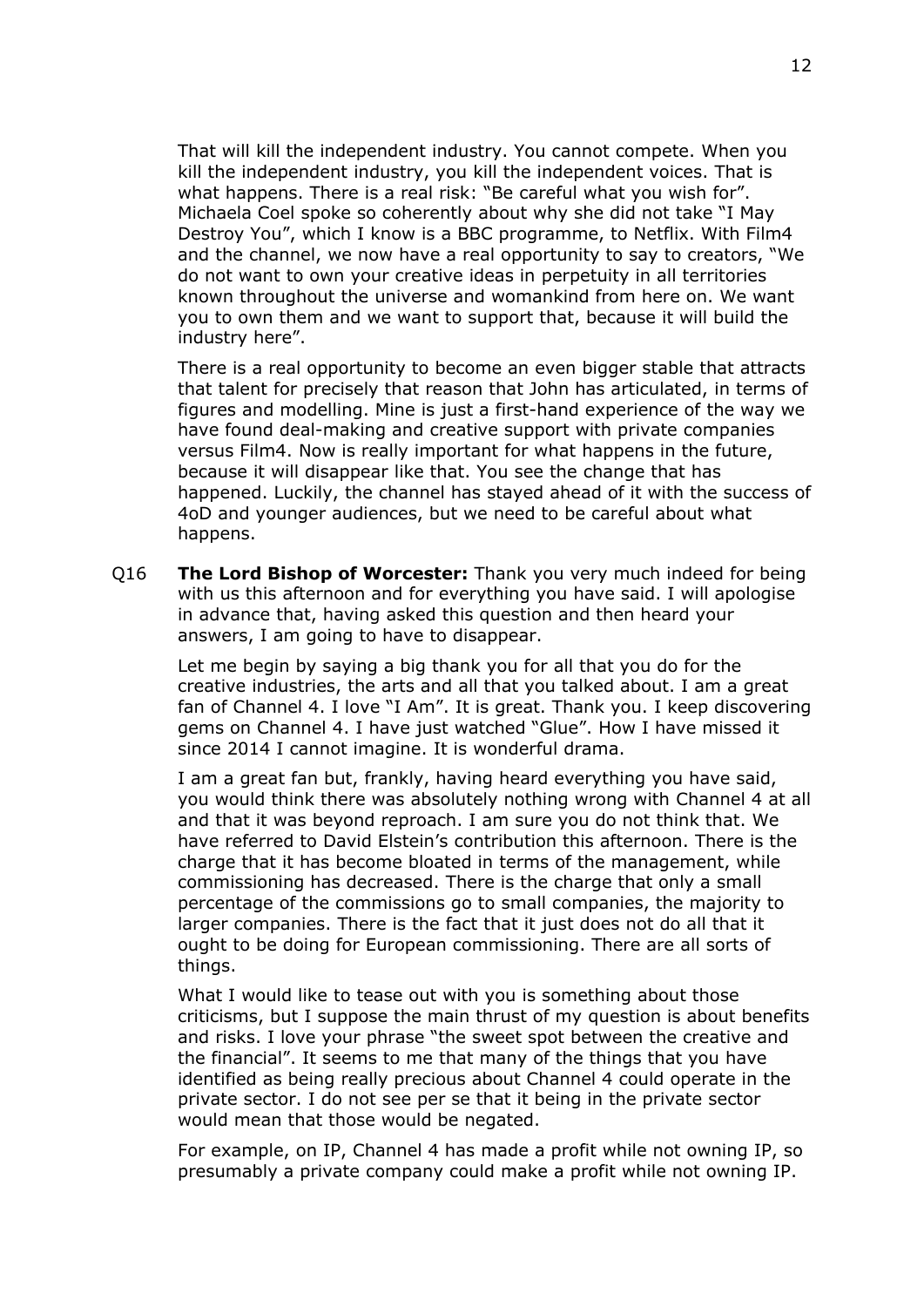David's point was that the revenues raised could be used in order to set up a fund to help small, independent companies of the sort that we cherish. I would like to dig a bit deeper into where Channel 4 might not be absolutely ideal as it stands, and what the risks and benefits of possible privatisation are, if one takes the view that the sale could be very carefully managed in order to safeguard some of the things that are precious about Channel 4.

*Elizabeth Karlsen:* I can give you very specific examples that would say that it absolutely would not happen in a private company. First, nothing is beyond reproach. No one, no individual and nothing is beyond reproach. The point here is that the questions so far have been more, until yours—which is very good to dig deeper into that—about the organisation: "Do you think it functions?" Obviously, it is an organisation under threat, so the point is to highlight what is working about it, but nothing is beyond reproach; no one should ever think they are. The way they responded in Covid was swift.

To give two examples, I made a film called "Carol", and the rights were taken on that film, largely. That is a film that—sounding boastful—enters the canon of great cinema. It was a real struggle to get that film made. Films about women are still hard to make, because there are still very few female producers, writers and directors. There just are. It is underrepresented. Films where you have women who are in lesbian relationships, and films where you have women who are not choosing between men and who are choosing to leave their children are very daring films right now. There are very few of them.

Those rights were taken in America, not on the European side, because we had Film4's backing. It is still incredibly painful to me that that film shows every Christmas in New York, in LA, all over the States, and a group of private equity investors will take the rewards from that success for decades and decades to come.

Similarly, we have made other films where that is the deal. The rights are taken from you and you are not able to do the musical of "Made in Dagenham" like we have done. We are doing a film, something with Netflix, at the moment because the writer is not allowed to work for anyone else. She is one of our most successful writers. She can work only for them and so we are tied to them. You get given a salary and that is it—take it or leave it.

**The Lord Bishop of Worcester:** I take the point there, but is it necessary that that absolutely would happen if Channel 4 were to be privatised?

*Elizabeth Karlsen:* In my 35 years, I have not seen any examples other than that one. That experience is pretty extensive throughout Europe and the States, and of quite intricate financing models—independent and studio. Everyone wants IP. Who would not want IP? Especially in the world we live in, which is a global content world, the value of it is extraordinary. Who knew that shows from the past would be coming back again? That is where the value is.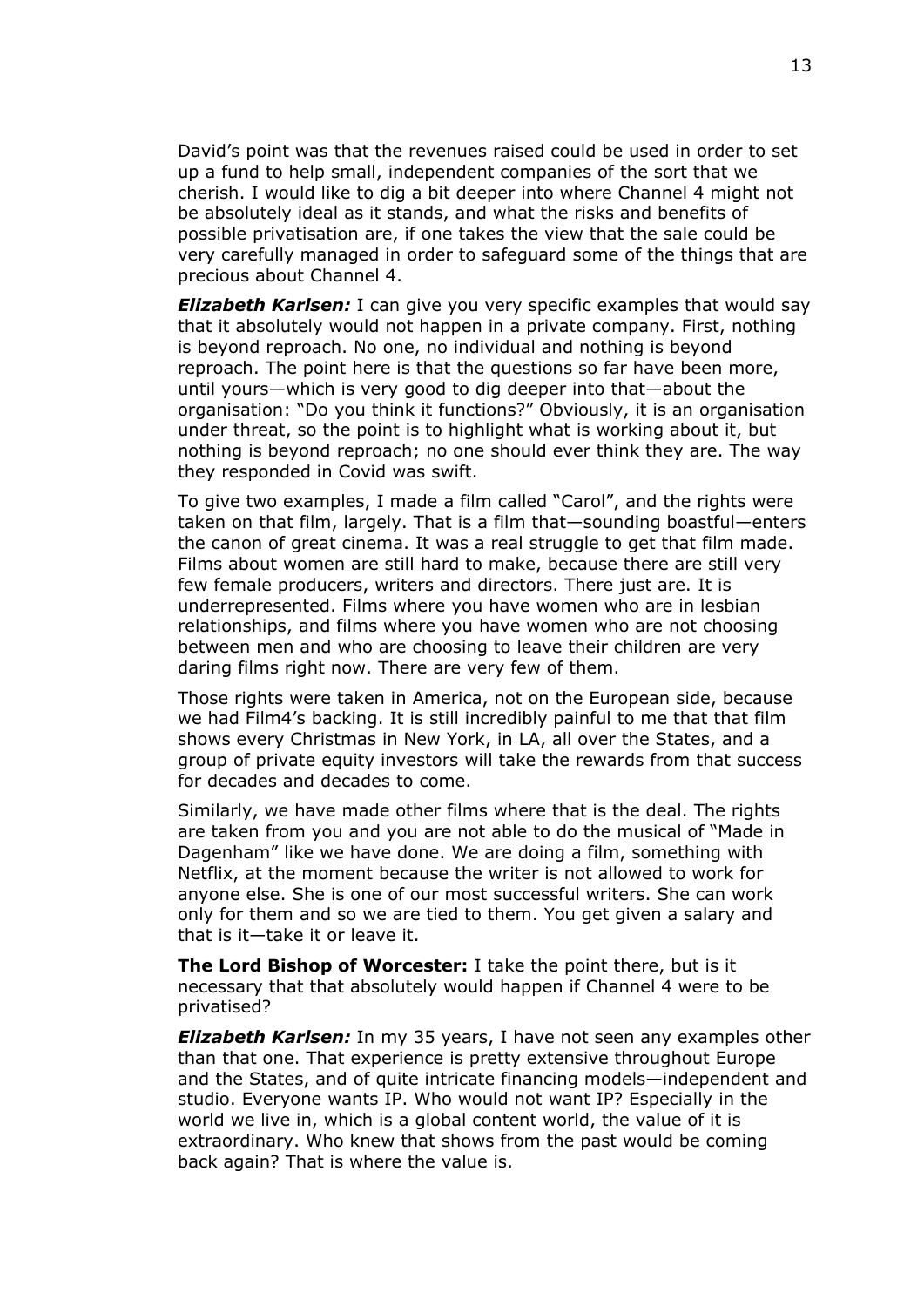*John McVay:* You are right, and David is, as indeed Minister Whittingdale is. You can construct a framework of regulations that the new owners would have to comply with. They would still have to comply with the terms of trade. John Whittingdale has said they will have to do that. You will still have some sort of quota on it. The scope and scale of that is yet to be ascertained. You can still say it has to do 50% of its programming out of London. That is fine. That is the headlines.

It is the day-to-day experience where things change, because the commissioning editors currently are not driven by a bonus system to deliver commercial revenues to their shareholders. They are driven by making great shows for their audience to drive advertising, but that money does not go to the shareholders; it goes back into programming. David may have a point about costs. That is a matter for Alex, the executive and the board to address. We live in a free labour market and, if people can command a salary, they should be able to. There is a market.

I think it would fundamentally change. I think of a small company I met last night, at the Channel 4 launch at the new HQ in Leeds. It is a company that has applied to a new scheme we are setting up to help start-ups. The two guys came out of radio. They had worked in radio at the BBC and commercial radio in Yorkshire, and they are now trying to move into television. They have some pretty wacky ideas and I cannot see anyone else who would commission them, but they are exactly the sort of start-up, entrepreneurial young guys with chutzpah, attitude, ambition and creativity whom we should encourage. They would be discouraged under the drivers under commercial ownership at Channel 4. That is inevitable, because it is an entirely different culture.

You would appreciate this from publishing, Baroness Rebuck. Publishing in a very educational sense, or charitable publishing or self-publishing, is very different from commercial book publishing. That is the same for broadcasting. ITV does not commission something necessarily because it thinks it is a remit-fulfilling show. It commissions something because it thinks it is going to get a big ROI. That is not what you get at Channel 4. I think it would close the door. Even with quotas and regulation, there would be a generation of potential entrepreneurs and creatives who would not get their opportunity.

**The Lord Bishop of Worcester:** That is really helpful. Thank you.

*Krish Majumdar:* Picking up on John's point, creativity does not work like that. It would fundamentally inhibit creativity, in that there would be less risk taking. Shows such as "It's a Sin" and "I Am" would not be commissioned by a privately owned Channel 4. We would miss out. Culturally, we would be poorer for it in this country. Ben Okri said, "To poison a nation, poison its stories".

I strongly believe that, if it is driven by profit, you are going to take less risks, because you have to go for the profit. You have to go for what is a banker, rather than a risk. With those risks, you can create shows that say something about the world we live in. Jack Thorne is doing a single drama about the Covid crisis called "Help" that will be on in September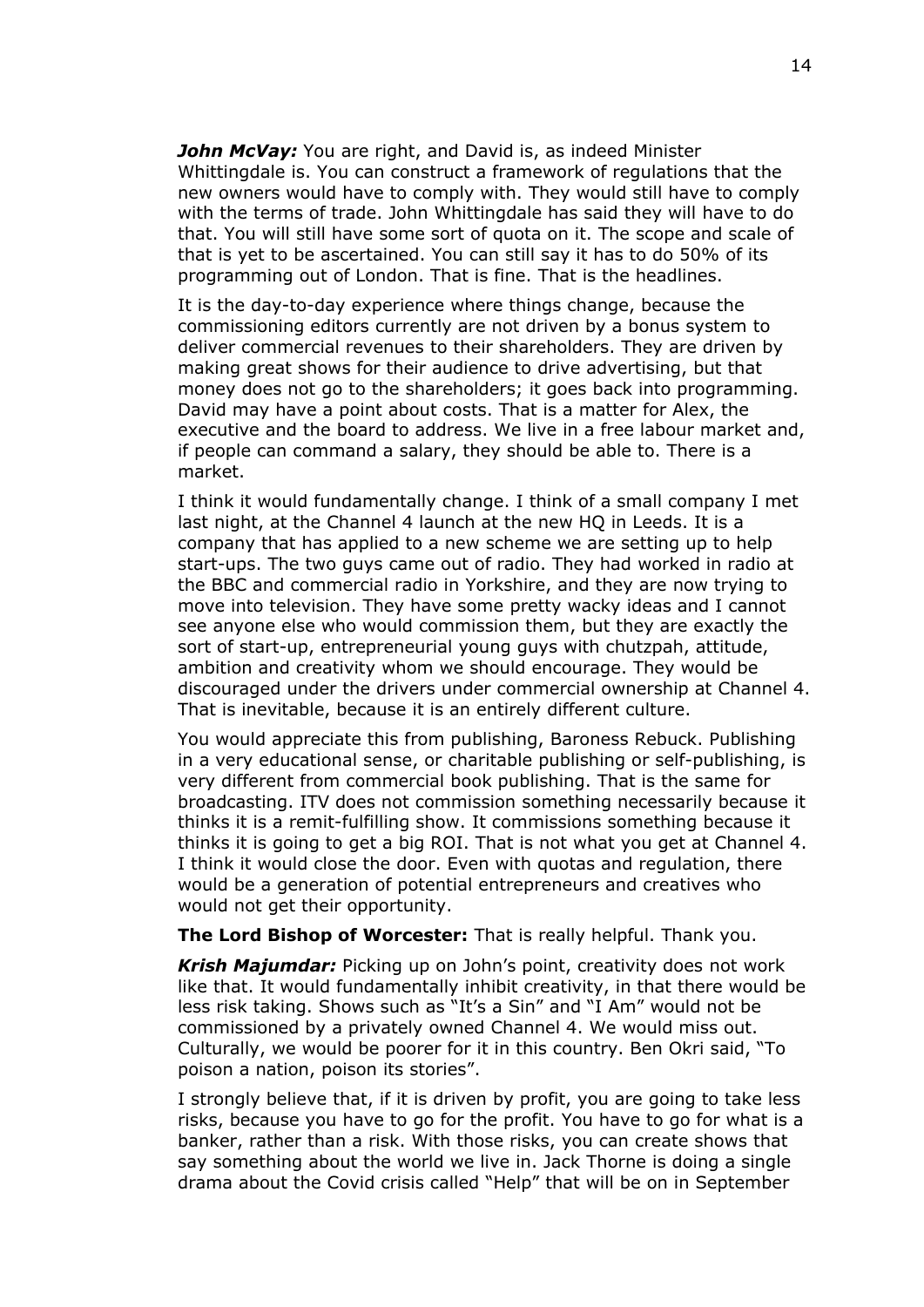on Channel 4. That is not going to be a cheery show. It is about the lack of PPE in care homes and the care home scandal. It is a single episode; it is a single film. That is public service broadcasting. If you are a privatised channel, you will probably want returning series. You want return on investment.

We will be so much poorer and the impact on society will be different. I really fear about diversity. Diverse voices will be stifled and will not be encouraged with a privatised Channel 4. It is baked into the DNA. If you go and speak to a commissioner at Channel 4, PSB is baked into their DNA. If there is the big stick that "you have to return profit", that is a different conversation. It is just a whole different mentality, as John said.

We need to look beyond saying, "We are going to put obligations or quotas". You can put quotas for out of London, but, if Channel 4 in-house is making it, which is what ITV does—ITV Studios or BBC Studios do a lot of the making of out-of-London work—regional producers will be poorer for it. I worry about where all the profits are going. Who is buying Channel 4? At the moment, the economic argument—John can give you the figures—is so much stronger. The profits are driven back into the whole sector. It is not just into the hands of independent producers. It is nourishing, promoting and developing whole creative industries.

**The Lord Bishop of Worcester:** I take the point and this very delicate ecosystem that one needs to be very careful with. Can I press you there? To play devil's advocate, can you advocate any possible advantage from privatisation?

**John McVay:** The question is about capital. That is Mr Whittingdale's analysis—that Channel 4 will need a significant amount of capital at a certain point. At that point, government will probably say, "No, we're not going to give it to you", so they create a self-fulfilling prophecy, do they not? That does not mean to say that Channel 4 cannot raise the capital. It is increasing its advertising revenues. It is putting more money into reserves. It is putting more money back into programming. It is doing all the right things to compete.

Whoever takes on Channel 4, if you are going to address the Government's fundamental issue, the only thing you would have to say as a condition of the sale is, "You have to invest £500 million five years from now". Otherwise, why do it then? If you are not going to get access to that capital to invest into British creativity, why sell it? That would be another condition of the sale you would have to impose on the purchaser. Otherwise, why not just let Channel 4 try to raise the money and do what it does, and not mess the entire ecosystem up?

*Elizabeth Karlsen:* The model is so visionary and extraordinary. Like I said before, you have this organisation that is owned by the public, for the public, at so far no cost to the public. It is not driven by profits. It is not driven by demands of shareholders. It is not driven, as we are seeing increasingly in the entertainment business, by individuals who own massive corporations that are quickly sweeping through the globe.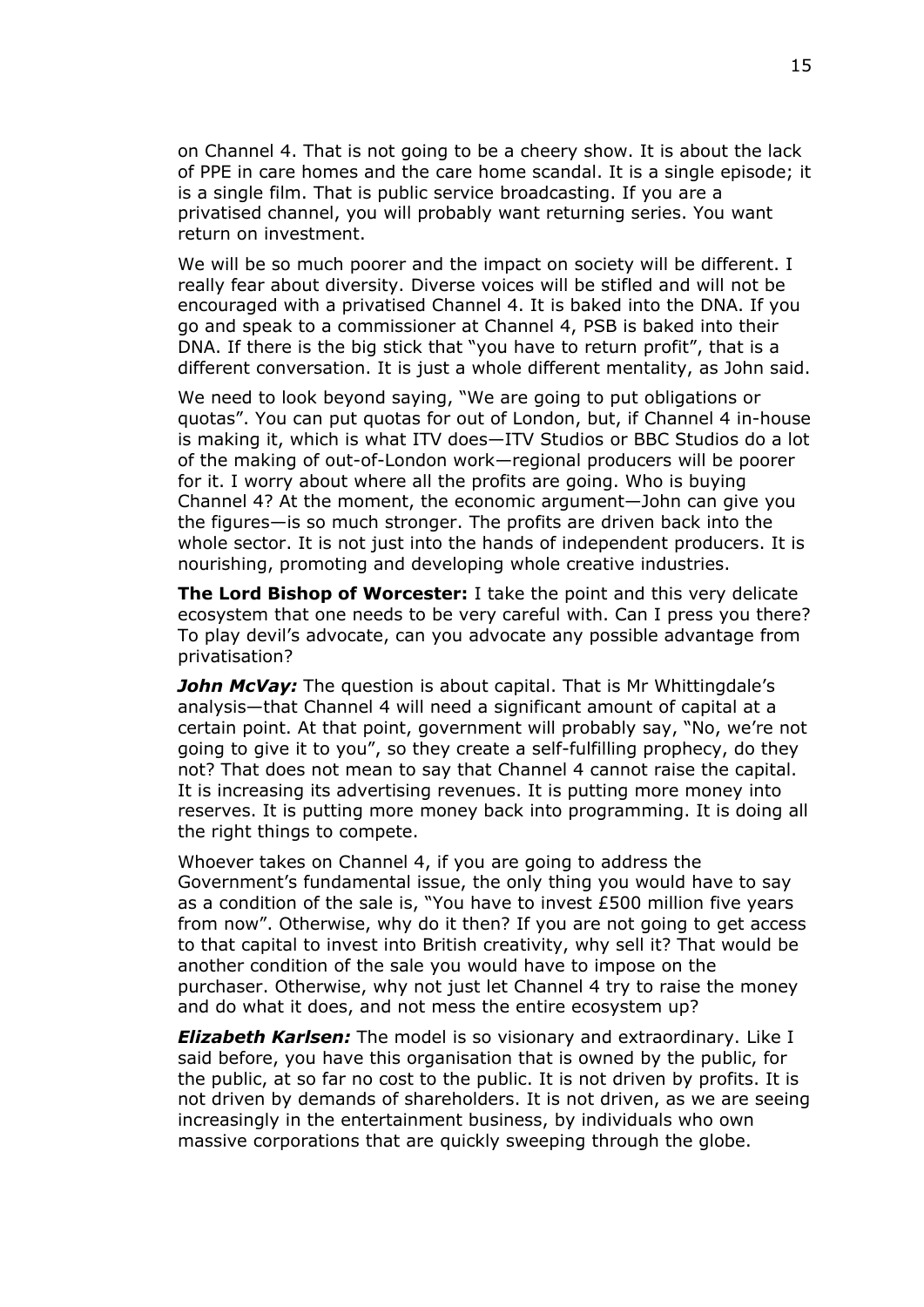Admittedly, you can make changes to anything and refine it, but it feels as though you are in a very good situation with something that has this extraordinary output with a global reach of really innovative material. I do not understand why you would take that apart. That does not make sense to me because it is a model that has shown through its track record, and it always has to be through actions, not words. Its actions are what it has been able to produce as a publisher-broadcaster, which is really quite extraordinary.

I am sure you could sit down with a leading economist and they would say, "This could happen or that could happen". You can move things into different models. What you have is something that is so extraordinary and functions. You can say that it is 90% dependent on advertising revenue and that is too risky. Advertising is not going away. That is not something that is disappearing. It has shifted. It does not exist in a linear model in the same way, but the channel has been brilliant in innovating and developing its non-linear model and the advertising revenue it commands there.

To keep the advertising revenue, you would need to keep the level of the shows up. The revenue on a programme such as "The Great British Bake Off" that is syndicated throughout the world is not going anywhere. There is nothing to say those kinds of programmes that travel are not going to continue to be made and not going to be available on the platform. It feels as though the work that needs to be done needs to be assessed. People can say, "We should look at this. Is it bloated? Can we do that?" But the model itself is economically and culturally an extraordinary thing that has the most amazing revenue stream.

**The Lord Bishop of Worcester:** It has found that sweet point.

*Elizabeth Karlsen:* It seems so to me. I am just a bit bemused.

*John McVay:* If advertising is broken, why do Google and Facebook rely on that for most of their revenues?

## *Elizabeth Karlsen:* Yes.

*Krish Majumdar:* Ninety per cent of the 18 to 34 year-olds reached by Channel 4's portfolio of channels is on social media. That is ahead of LADbible, Disney and the BBC. It is moving lots of its advertising and the way it reaches an audience on to social and online. It has been smart about that, and that is future-proofing advertising revenue as well. I am also bemused by why they would want to do this. Is it ideological? I do not know. The economics of why you would do it, the cultural vandalism, and the societal impact do not add up.

The biggest thing is the next generation. Channel 4 reaches a young audience like no other public service broadcaster, and what do we want to bequeath to the next generation? What do we want to leave? How do we communicate with them? What are the stories we tell? Mark Rylance said, "We're a nation of storytellers", and Channel 4 is a home for authorship and uniquely British stories that play on a global stage. It is something we should be exceptionally proud of.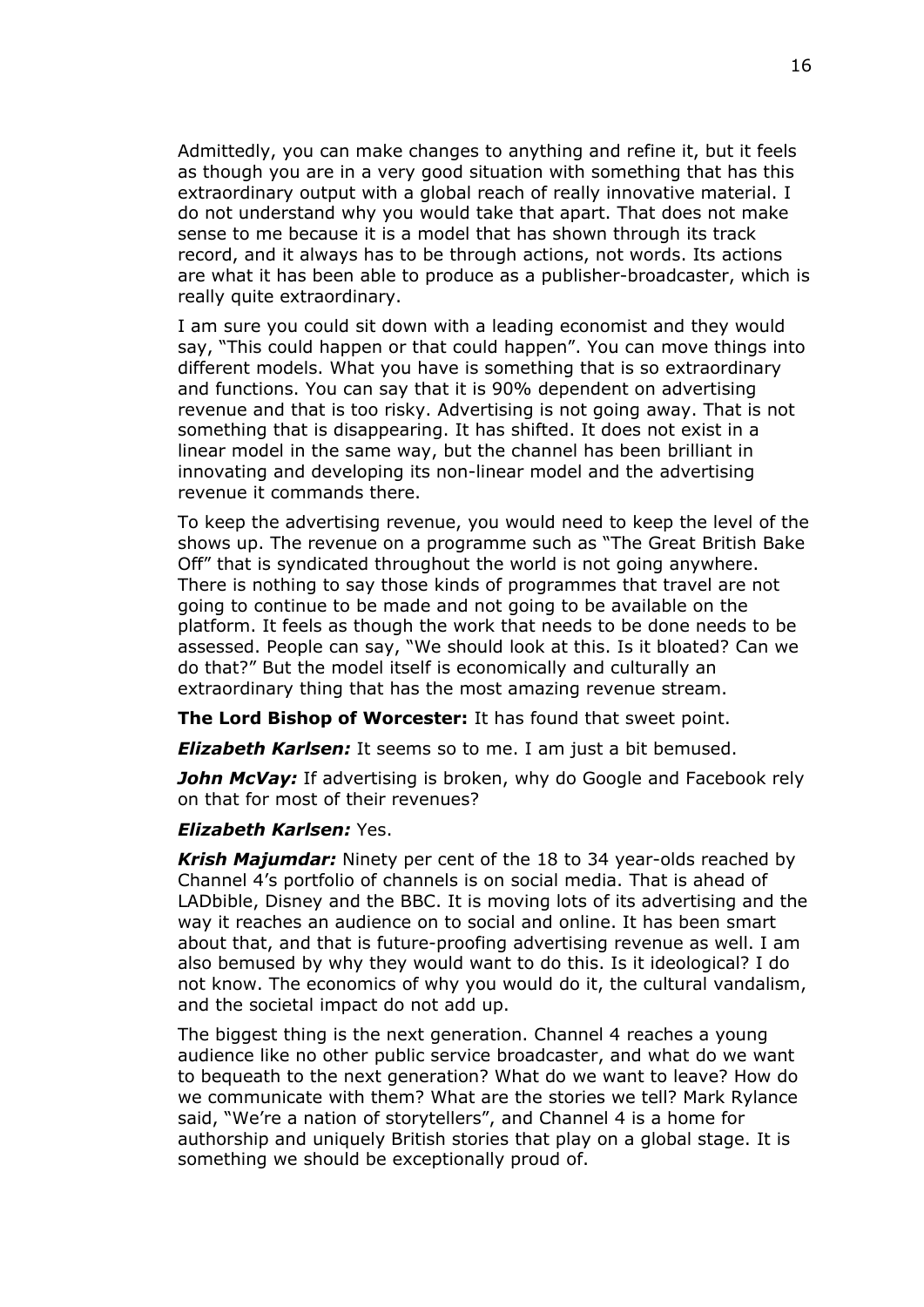**The Lord Bishop of Worcester:** Thank you very much indeed. I should perhaps be clear for the record that, when I was asking you to play devil's advocate, I was not suggesting any likeness between the devil and those who are proposing the privatisation of Channel 4.

Q17 **The Chair:** There are some fairly apocalyptic claims there, and the idea of poisoning the nation's stories in particular is absolutely terrifying. For a nation of storytellers, what worse thing could happen?

However, Channel 5 is a possible model. It is privately owned. I have been a series producer making series for Channel 5. It employed small, local indies and made sure that there was diversity on screen. It was absolutely insistent that we have ethnic, gender and socioeconomic diversity wherever possible, yet it is a private company that works for profit. Why could it not be a model for how Channel 4 could be?

*John McVay:* I give all credit to Viacom, which bought Channel 5 from Mr Desmond. Do you remember when it was run by Mr Desmond? Would you be saying the same thing now? That is the point. You do not know what or who you are going to get. You do not know what they will really do with a public asset. The British people own Channel 4. If you want to sell it off to someone like Mr Desmond, it is entirely up to the Government to decide to do that. But be careful what you get, because we did not have a good experience with Channel 5.

I applaud Viacom. It has had to put a lot more money into the programme schedule, because its advertising rates were in the toilet under the previous ownership. It was all a profit maximisation exercise from an asset that was stripped out, with costs cut, and then sold on for a considerable profit. Viacom has done a really good job, and I applaud Ben Frow and the team at Viacom for its reinvestment and reinstatement of the PSB principles of Channel 5. It has been good for its business because we all know that good PSB programming is good for your business.

People want to see great, engaging, creative stories. That is how you tackle the streamers. Telling great stories at £1.5 million an hour made by the BBC is a better spend of £1.5 million than £4 million on something that does not really resonate with us. That is where our broadcasting system is world class. Viacom recognises that. It has embraced it, and that has been good for it.

*Krish Majumdar:* It is really important that we have a plurality of PSBs. We should not have just the BBC. ITV and Channel 5 do something quite distinctive in a commercial sense that is distinct from Channel 4. There is a different flavour and tone, and that plurality of voices is key and crucial.

ITV and Channel 5 do a good job. I am here to praise them. But if you look at the programmes they make, and you just compare the schedules, there is just a different range of voices that are on Channel 5 and ITV, which is obviously a mainstream commercial channel. They do a brilliant job of reaching that mainstream audience. Channel 4 is funded by ads, and it is important that its programmes are watched by people. The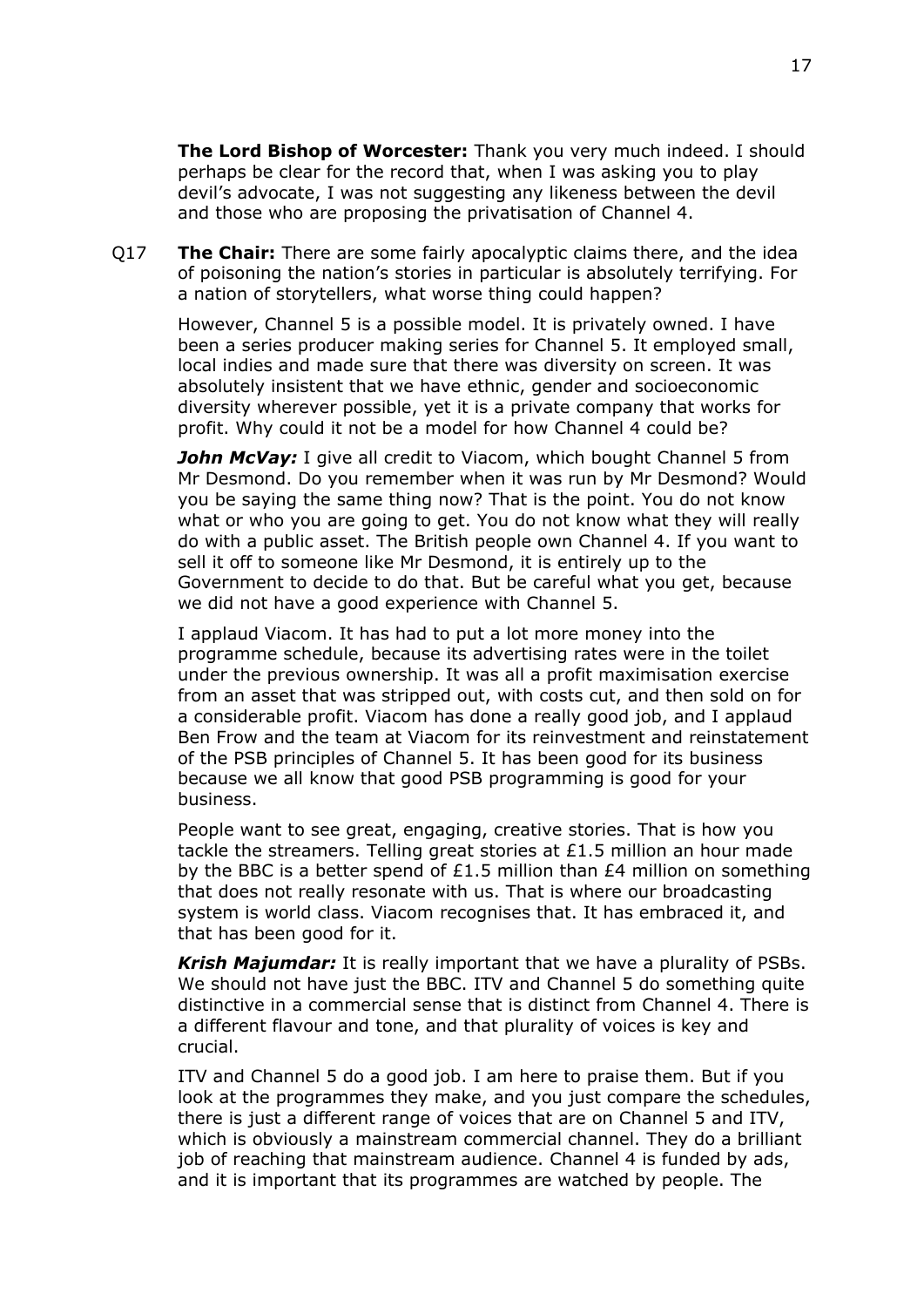whole thing of trying to change the world through entertainment is about reaching an audience. It is really good at that, particularly with a young audience, which the other PSBs are not doing as well on at the moment. Everyone wants to reach 16 to 34 year-olds.

*Elizabeth Karlsen:* This is about plurality. It is about cultural and aesthetic plurality as well as a type of economic model plurality. They have done a good job. Channel 5 and ITV do a very particular type of thing and Channel 4 does another type of thing, but, again, it is about trying to find a reason.

Say Viacom or CBS, if there are not anti-trust problems there, buys it. You would then need to find a way of bringing production in-house. You would take apart branding that has been built over decades successfully to travel globally. You would take that structure apart and try to reconstruct it while not throwing the baby out with the bathwater. I do not really see what the evidence is to do that.

I am just not really clear what the problem is. If I could see what the problem was, then I would say, "Let us look at some different models", but there is nothing wrong with having the ITV and Channel 5 model here, culturally and economically, and having the Channel 4 one here. I am sure both can be made better, and I am sure Viacom and CBS are sitting around saying, "Where is it bloated? How can we improve? What story did not travel? What senior executive is being paid too much or not pulling their weight?" But I am still struggling to see why it would be changed hook, line and sinker, and not refined as the extraordinary thing it is. That is what I am struggling with.

Q18 **Lord Lipsey:** I think I can probably guess the answer I am going to get, but I hope you will not be cross, furious or even violent with me for asking it, because it is the question allocated. What do you think of the idea that Channel 4 should be allowed to make its own programmes?

*John McVay:* You probably know my view about that. It is a transfer of value from British entrepreneurs and creatives to private shareholders, whether they are British or American.

**Lord Lipsey:** This is whether it is privatised or not. The current Channel 4 uses independents; it makes its own programmes in future.

*John McVay:* Obviously, given who I represent, I am not very keen on that. I made a comment earlier about when IBM came to see me, about 20 years ago, just after we had done the terms of trade. Channel 4 has an optimum efficiency. It contracts out its development to hundreds of competing creative companies, which all want to win. They invest their own time and resources, often not fully paid for by any broadcaster, to win a commission. That drives risk taking, creativity and innovation.

Indeed, Channel 5 has an in-house production capacity, but it is tiny. The BBC has basically outsourced it now to a wholly owned commercial subsidiary. Channel 4 has a fantastic model for generating ideas in a very efficient way, so why would you want to set up a massive in-house capacity? In the current market, as Elizabeth was saying earlier, you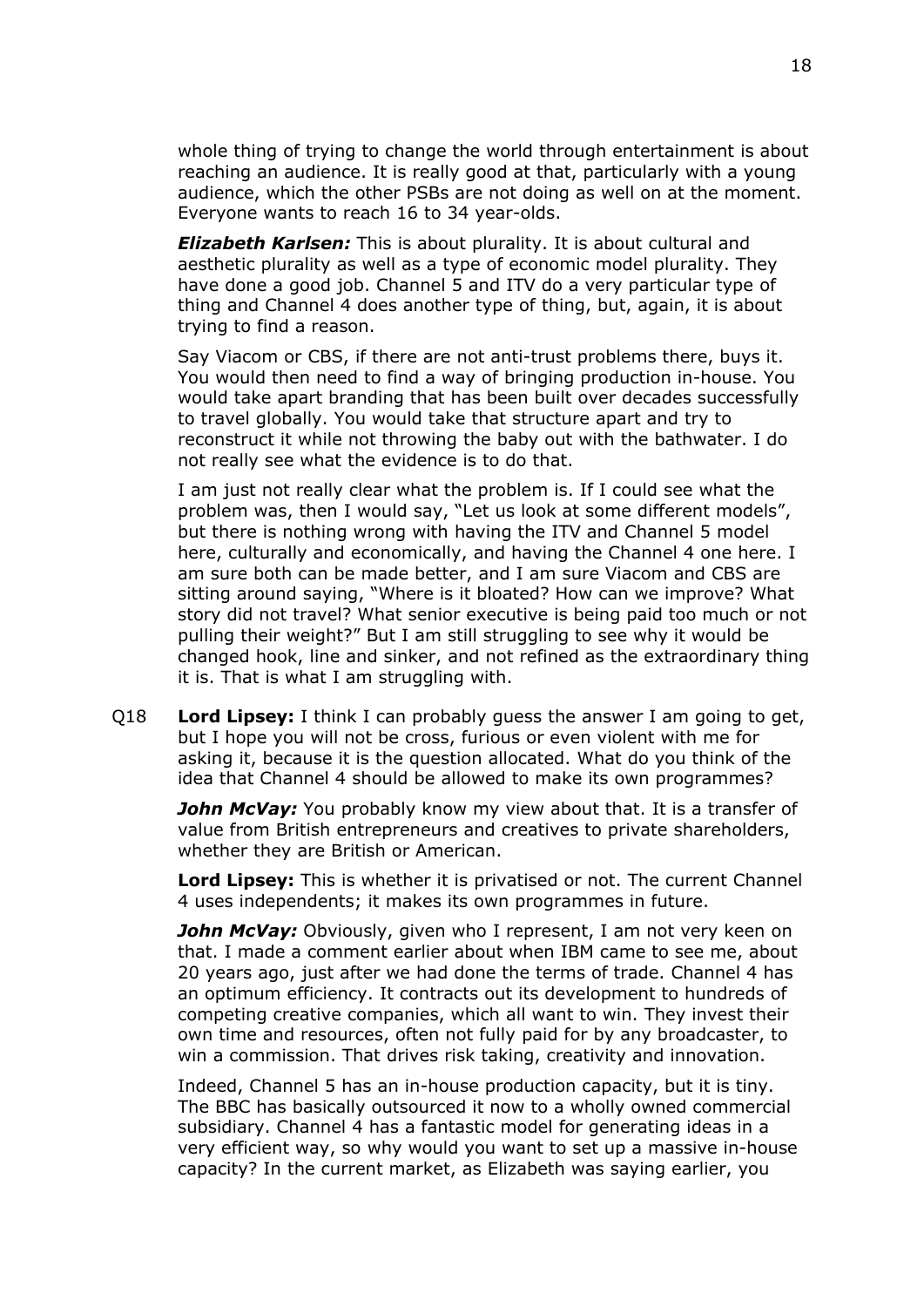would probably have to go out and buy a company to be in-house production. You are going to have to spend several hundred million pounds to buy a company of scale in order to have a company that may not deliver you the hits that the independent sector currently does.

*Elizabeth Karlsen:* It would be like saying to the kitchen department at Selfridges, "We're now just going to make meals". Just because you run a kitchen department, it does not mean you have the best chefs in the world. You may have the best kitchen equipment, but they are not set up to make productions. You could completely transform the organisation, but you would lose the plurality of small businesses and voices.

All those independent producers and production companies out there across the regions, and across gender, race and class divides, would then be working for the very large American corporate streamers who will own everything in its totality and take all that away somewhere else. Given that the entertainment industry is such a huge source of revenue, and a kind of cultural revenue, it does not seem to make sense to me that you would kill off the people who are creating all those programmes. When I say "kill off", I mean by driving them to a space that is not really interested in the cultural voice of the UK. It is interested in the tax credit, the facilities and the talent, both in front of and behind the camera. The end result would probably be disappointing.

*Krish Majumdar:* It would destroy the independent production sector. It really would. Channel 4 works with about 300 production companies a year, 161 of which are independent. In contrast, ITV, which is about three times the size of Channel 4, works with 86, and Channel 5 works with 111. That plurality of voices and diversity would be gone, particularly in the regions. Look at ITV Studios in-house working in the regions, and I know BBC Studios does the same. Channel 4 was set up by Margaret Thatcher's Government to create the independent production sector, and it has succeeded.

*John McVay:* John Whittingdale was involved in it.

*Krish Majumdar:* It has succeeded beyond anyone's wildest dreams. At the moment, we are looking at dismantling that dream. It is a success story on a global stage.

*Elizabeth Karlsen:* With the establishment of Channel 4 on the film side, that is when "My Beautiful Laundrette", "The Company of Wolves", "Mona Lisa", "The Crying Game" and "Trainspotting" came out. Obviously, during the Second World War there were some films that travelled to the studios, but not really. The Ealing comedies had to a degree. Some of David Puttnam's early films had. It was always said, "The British are coming", but it was really with the establishment of Channel 4 that it took off.

We will be there again in all the awards—Baftas and Oscars. Remarkable British films will appear in those globally recognised awards ceremonies, not that that is what it is all about. It is extraordinary that such a small country can produce this work that comes out of one stable that is working with 300 independent creative and economic entrepreneurs.